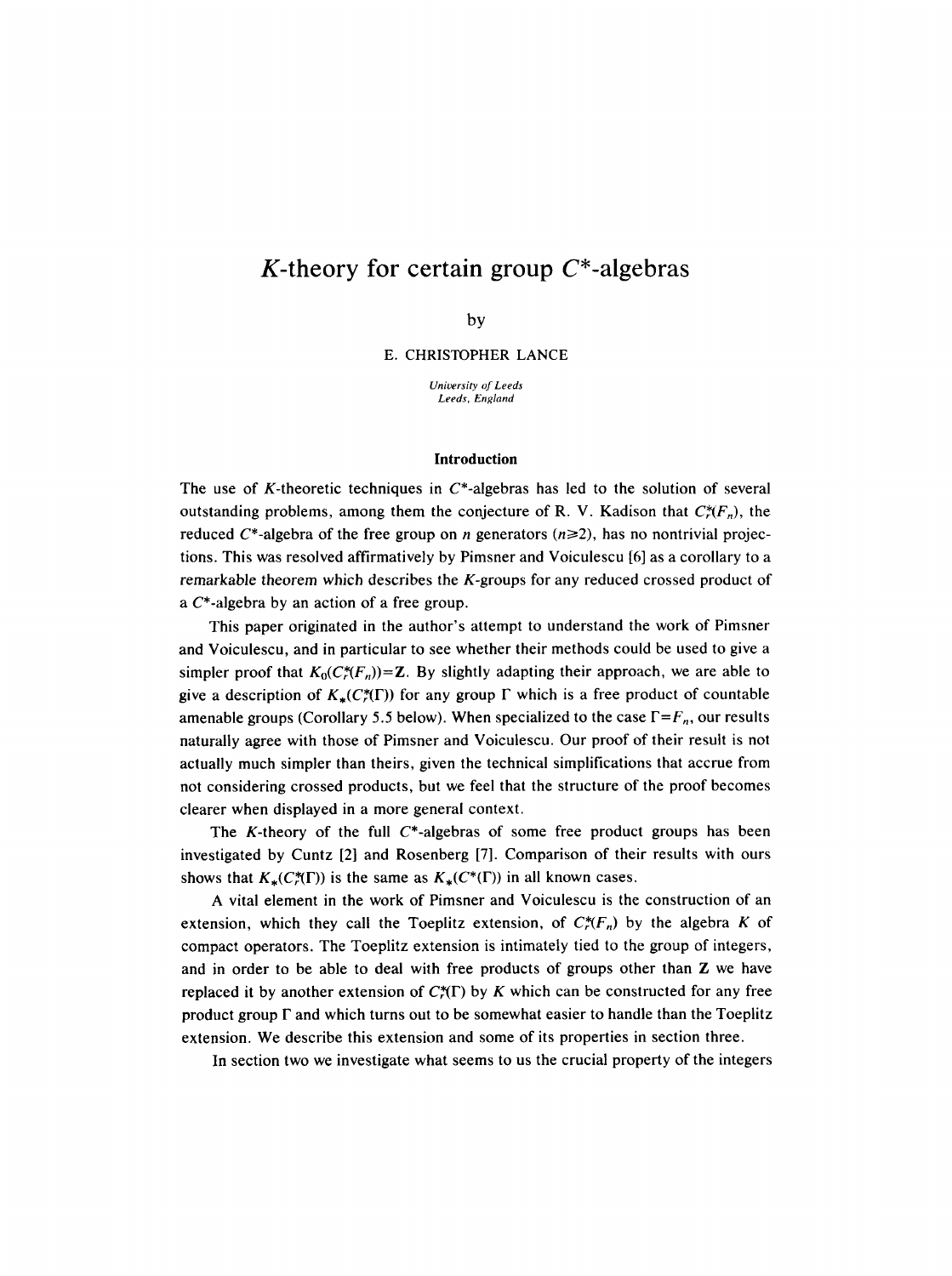which allows Pimsner and Voiculescu's methods to work. We show that this property holds in any countable amenable group and also in some nonamenable groups.

Another important ingredient of Pimsner and Voiculescu's work is a useful method for constructing homomorphisms between the K-groups of  $C^*$ -algebras. We call this construction the "difference map" and give a systematic account of it in section one. We assume a general familiarity with K-theory for  $C^*$ -algebras as presented for example in [8] and [9].

For any group G we write  $\{\delta(g): g \in G\}$  for the canonical orthonormal basis of  $l^{2}(G)$ , so that  $\delta(g)$  takes the value 1 at g and 0 elsewhere. We write  $\lambda$  for the left regular representation of G, so that  $\lambda(g)\delta(h)=\delta(gh)$ . The *reduced* C\*-algebra of G, C $\sharp$ (G), is the C\*-algebra generated by  $\{\lambda(g): g \in G\}$ . If  $\psi$  is a representation of G which is quasiequivalent to  $\lambda$  then  $\psi$  extends to a representation of *C*<sub> $*$ </sub>(*G*). We shall denote this representation also by  $\psi$ , so that if  $x=\lambda(g)$  then  $\psi(x)=\psi(g)$ .

If G, G' are groups then we write  $\{\delta(g,g') : g \in G, g' \in G'\}$  for the canonical orthonormal basis of  $l^2(G\times G')$ . We habitually identify this space with  $l^2(G)\otimes l^2(G')$  so that, for example, if  $x \in B(l^2(G))$  then we write  $x \otimes 1$  for the operator on  $l^2(G \times G')$  which behaves like x on the first coordinate and leaves the second coordinate fixed. When we refer to tensor products of C\*-algebras we always mean the spatial, or minimal, tensor product ([I0]).

# **1. The "difference" map**

If A is a  $C^*$ -algebra then we denote by  $A^{\dagger}$  the algebra obtained by adjoining an identity 1 to A, unless A is already unital in which case  $A^{\dagger} = A$ . Replacing A by  $K \otimes A$ , we may assume that  $K_1(A)$  consists of equivalence classes  $[u]_1$  of elements of the unitary group  $A_U^{\dagger}$  of  $A^{\dagger}$ . If  $\alpha: A \rightarrow B$  is a homomorphism between C\*-algebras then  $\alpha$  can be extended to a homomorphism, still denoted by  $\alpha$ , from  $A^{\dagger}$  to  $B^{\dagger}$ . Let  $p = \alpha(1)$ , so that p is a projection in  $B^{\dagger}$ , and write  $p^{\perp}$  for  $1-p$ . (It is important that we should not assume  $\alpha(1)=1$ .) The induced map  $\alpha_1: K_1(A) \rightarrow K_1(B)$  is given by  $\alpha_1[u]_1=[\alpha(u)+p^{\perp}]_1$ . The induced map  $\alpha_0$ :  $K_0(A) \rightarrow K_0(B)$  is obtained by taking suspensions. We write  $\alpha_{\star}$  for the homomorphism  $\alpha_0 \oplus \alpha_1$  of graded groups  $K_*(A) \rightarrow K_*(B)$ .

Suppose that  $\alpha$ ,  $\beta$  are homomorphisms and that J is an ideal (always closed and two-sided) in B such that  $\alpha(x)-\beta(x) \in J$  for all x in A. We say that  $\alpha$  and  $\beta$  agree mod J. Let  $p=a(1)$ ,  $q=\beta(1)$ . Then  $p-q \in J$  and so  $p^{\perp}-q^{\perp} \in J$ . For u in  $A_{U}^{\dagger}$ ,

$$
(\alpha(u)+p^{\perp})(\beta(u^{-1})+q^{\perp})=(\alpha(u)-\beta(u))\beta(u^{-1})+(p^{\perp}-q^{\perp})(\beta(u^{-1})+q^{\perp})-\alpha(u)(p^{\perp}-q^{\perp})+1\in J^{\dagger}.
$$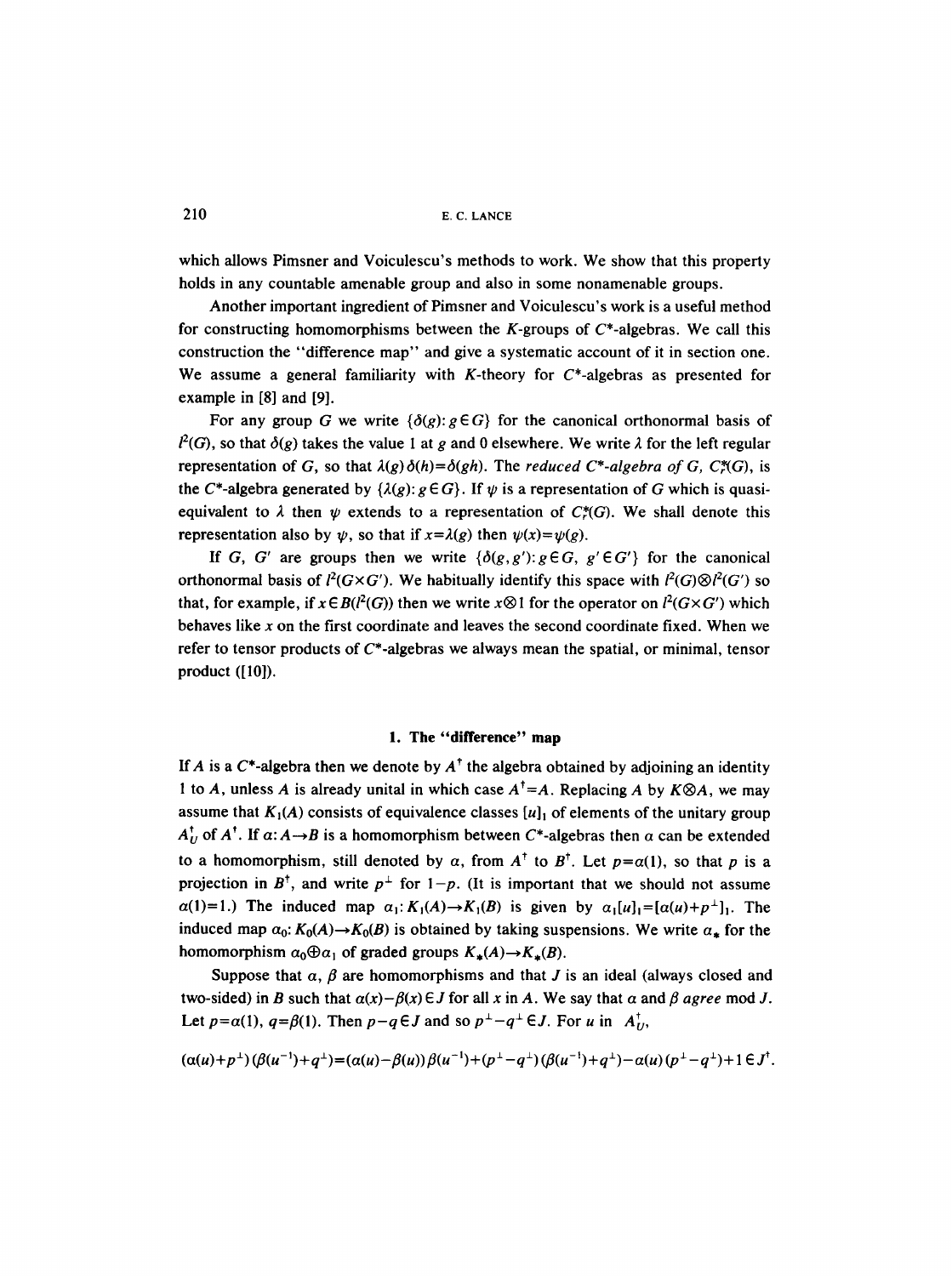Since  $(\alpha(u)+p^{\perp})(\beta(u^{-1})+q^{\perp})$  is clearly unitary, we can define a map  $(\alpha/\beta)$  from  $K_1(A)$  to  $K_1(J)$  by

$$
(\alpha/\beta)_1[u]_1 = [(\alpha(u)+p^{\perp})(\beta(u^{-1})+q^{\perp})]_1.
$$

LEMMA 1.1. *The map*  $(\alpha/\beta)_1$  *is a homomorphism from K<sub>1</sub>(A) to K<sub>1</sub>(J).* 

*Proof.* It is clear that the map  $(\alpha/\beta)_1$  is well-defined. Let  $w \in J_U^{\dagger}$ ,  $v \in B_U^{\dagger}$ . In the algebra  $M_2(B^{\dagger})$  of 2×2 matrices over  $B^{\dagger}$  we have

$$
\begin{pmatrix} v & 0 \\ 0 & v^{-1} \end{pmatrix} \begin{pmatrix} w & 0 \\ 0 & 1 \end{pmatrix} \begin{pmatrix} v^{-1} & 0 \\ 0 & v \end{pmatrix} = \begin{pmatrix} v w v^{-1} & 0 \\ 0 & 1 \end{pmatrix}.
$$

There is a homotopy  $(V_t)$  in  $M_2(B^{\dagger})_U$  from the identity to

$$
\begin{pmatrix} v & 0 \\ 0 & v^{-1} \end{pmatrix},
$$

SO

$$
V_t\begin{pmatrix}w&0\\0&1\end{pmatrix}V_t^{-1}
$$

is a homotopy in  $M_2(J_U^{\dagger})$  from

$$
\begin{pmatrix} w & 0 \\ 0 & 1 \end{pmatrix}
$$
 to 
$$
\begin{pmatrix} vwv^{-1} & 0 \\ 0 & 1 \end{pmatrix}
$$
.

Hence  $[w]_1=[vwv^{-1}]_1$  in  $K_1(J)$ . It follows that

$$
[(\alpha(x)+p^{\perp})(\beta(x^{-1})+q^{\perp})]_1 = [(\beta(x^{-1})+q^{\perp})(\alpha(x)+p^{\perp})]_1
$$

in  $K_1(J)$ , for any x in  $A_U^{\dagger}$ .

Thus for *x*, *y* in  $A_U^{\dagger}$  we have

$$
(\alpha/\beta)_1 [xy]_1 = [(\alpha(xy) + p^{\perp})(\beta(y^{-1}x^{-1}) + q^{\perp})]_1
$$
  
\n
$$
= [(\alpha(x) + p^{\perp})(\alpha(y) + p^{\perp})(\beta(y^{-1}) + q^{\perp})(\beta(x^{-1}) + q^{\perp})]_1
$$
  
\n
$$
= [(\beta(x^{-1}) + q^{\perp})(\alpha(x) + p^{\perp})(\alpha(y) + p^{\perp})(\beta(y^{-1}) + q^{\perp})]_1
$$
  
\n
$$
= (\alpha/\beta)_1 [x]_1 (\alpha/\beta)_1 [y]_1.
$$

Thus  $(\alpha/\beta)_1$  is a homomorphism.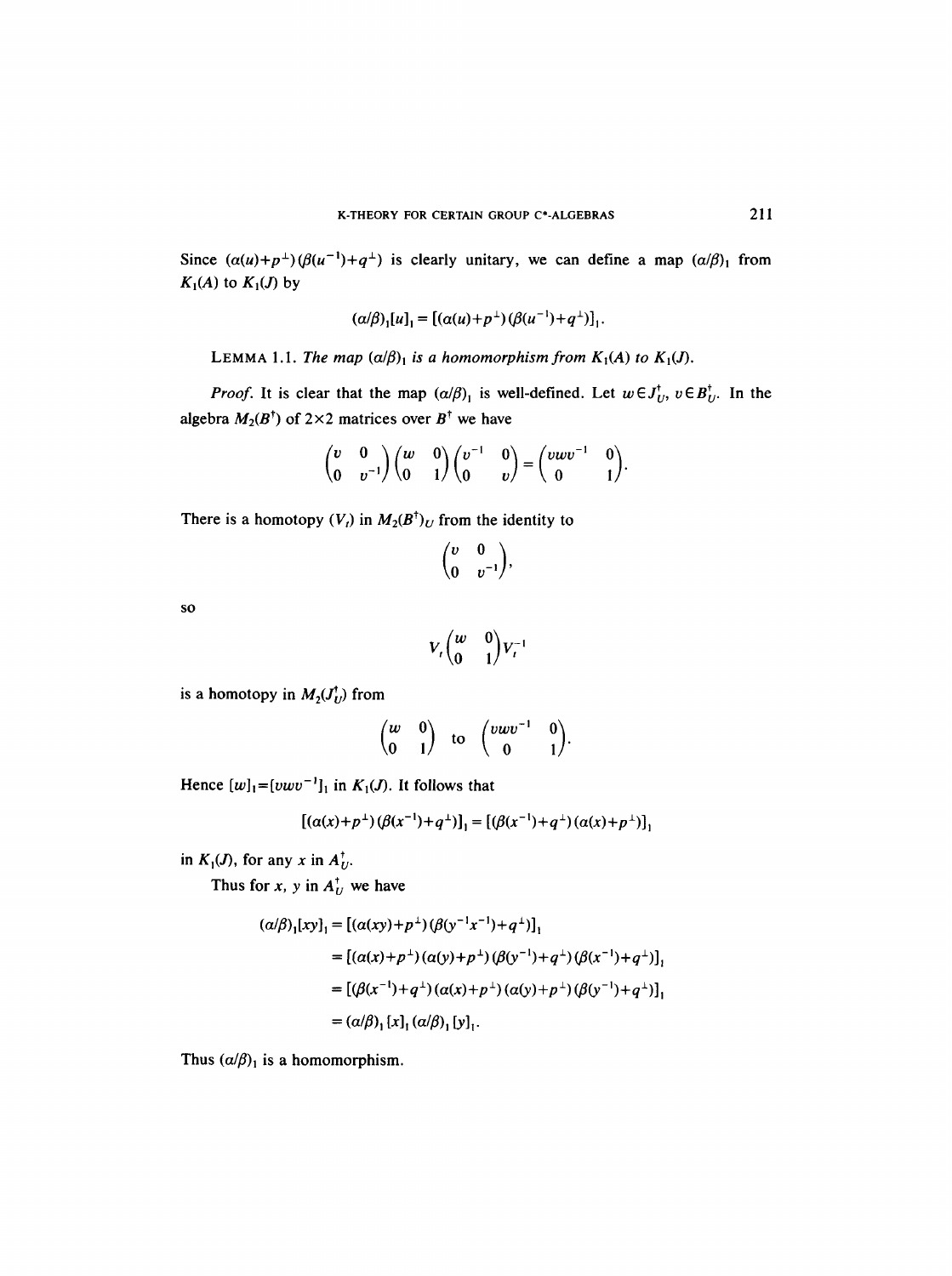The difference map  $(a/\beta)_0$  from  $K_0(A)$  to  $K_0(J)$  is defined by taking suspensions. We write  $(\alpha/\beta)_*$  for the map

$$
(\alpha/\beta)_0 \oplus (\alpha/\beta)_1: K_*(A) \to K_*(J).
$$

Difference maps were introduced by Pimsner and Voiculescu in [6] for the following reason. Given a homomorphism  $\alpha: A \rightarrow B$  of C\*-algebras, it can sometimes happen that the induced map  $\alpha_*: K_*(A) \to K_*(B)$  is an isomorphism even though  $\alpha$  itself is not. In such cases, the inverse map  $\alpha_*^{-1}$  does not necessarily lift to the algebras. In other words, there need not exist any homomorphism  $\beta: B \rightarrow A$  such that  $\beta_* = \alpha_*^{-1}$ . What Pimsner and Voiculescu discovered was that in such circumstances it is sometimes possible to embed A (or rather the stably isomorphic algebra  $K \otimes A$ ) as an ideal in a C<sup>\*</sup>algebra C in such a way that there are homomorphisms  $\beta$ ,  $\gamma: B \rightarrow C$  which agree mod *K* $\otimes$ *A*, with  $(\beta/\gamma)_* = \alpha_*^{-1}$ . Thus although  $\alpha_*^{-1}$  does not lift in the usual way, it does lift as the difference between two homomorphisms.

The construction of the difference map seems to be special to  $C^*$ -algebraic Ktheory. There does not appear to be any direct way of constructing  $(a/\beta)_0$  without using suspensions and thereby invoking Bott periodicity, so it is hard to see how one could define difference maps in the setting of algebraic K-theory,

The following five lemmas give some of the elementary properties of difference maps. In each case  $\alpha$ ,  $\beta$ :  $A \rightarrow B$  are homomorphisms which agree mod J. The proofs are trivial and are omitted.

LEMMA 1.2.  $(a/\beta)_* = -(\beta/\alpha)_*.$ 

LEMMA 1.3. If  $\gamma: C \rightarrow A$  is a homomorphism of  $C^*$ -algebras then

$$
(\alpha \gamma/\beta \gamma)_* = (\alpha/\beta)_* \gamma_*.
$$

LEMMA 1.4. *Suppose*  $\delta: J \rightarrow D$  is a homomorphism of  $C^*$ -algebras. Suppose also *that F is a C\*-algebra containing D as an ideal and that*  $\delta:\beta\rightarrow F$  *is a homomorphism which extends 6. Then* 

$$
(\delta a/\delta \beta)_* = \delta_*(a/\beta)_*.
$$

For the next lemma, suppose that  $\gamma: A \rightarrow B$  is a homomorphism such that  $\alpha(1)\gamma(1)=0$ . Then we can define a homomorphism  $\alpha \oplus \gamma: A \rightarrow B$  by

$$
(\alpha \oplus \gamma)(x) = \alpha(x) + \gamma(x) \quad (x \in A).
$$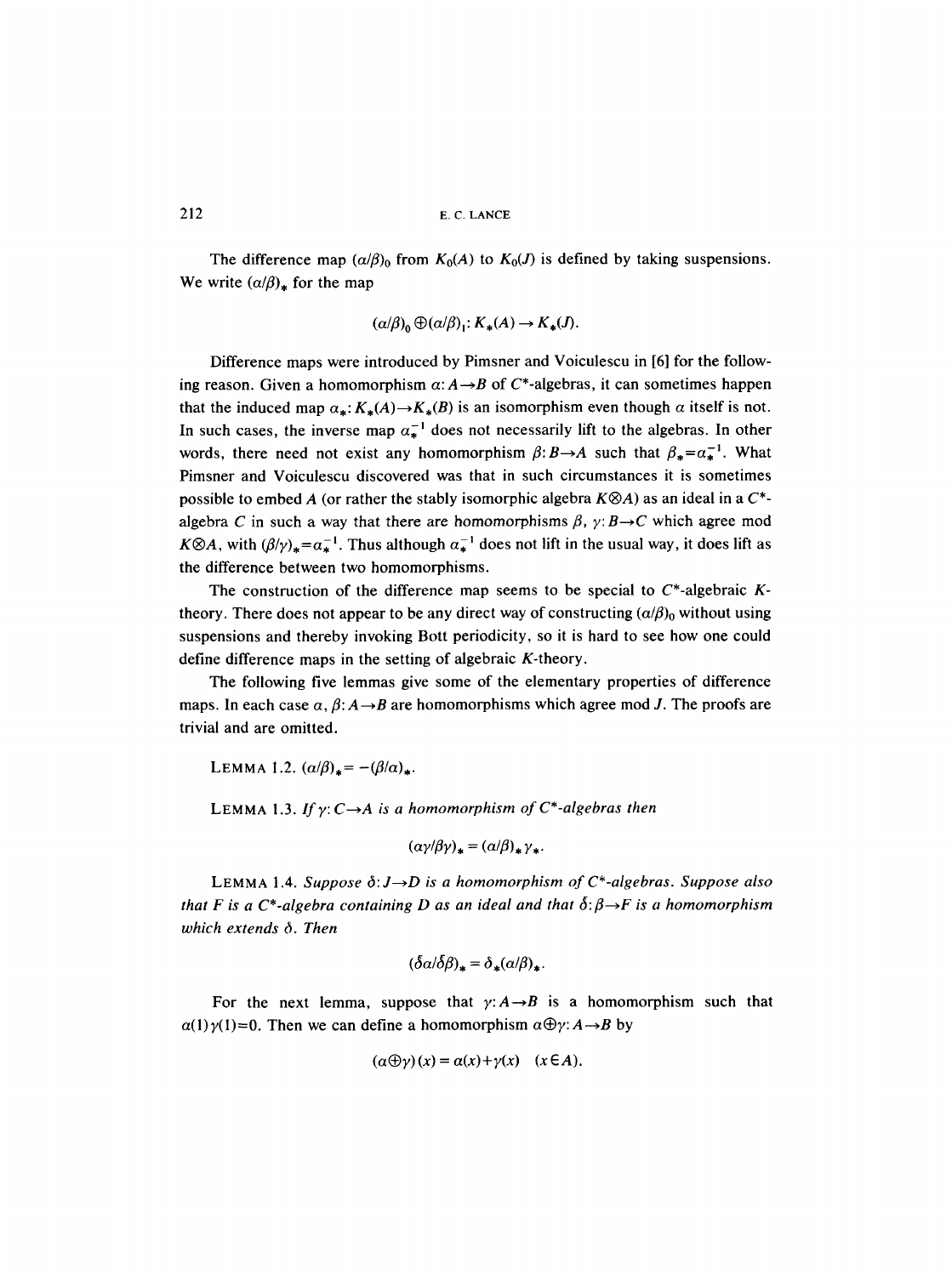LEMMA 1.5. *Suppose that y: A*  $\rightarrow$ *B is a homomorphism with a(1)y(1)=* $\beta(1)\gamma(1)=0$ *. Then* 

$$
(\alpha \textcolor{red}{\oplus} \gamma/\beta \textcolor{red}{\oplus} \gamma)_* = (\alpha/\beta)_*.
$$

LEMMA 1.6. Suppose that  $\alpha$ ,  $\beta$ ,  $\gamma$ :  $A \rightarrow B$  are homomorphisms which all agree mod *J. Then* 

$$
(\alpha/\gamma)_* = (\alpha/\beta)_* + (\beta/\gamma)_*.
$$

Let  $\alpha$ ,  $\beta$ :  $A \rightarrow B$  be homomorphisms which agree mod J. We say that  $\alpha$  and  $\beta$  are *J-homotopic* if there is a path  $\{\gamma_t: 0 \le t \le 1\}$  of homomorphisms from A to B such that

- (i)  $(\gamma_t)$  is continuous (in the sense that  $t \mapsto \gamma_t(x)$  is continuous, for each x in A),
- (ii)  $\gamma_0 = \alpha$ ,  $\gamma_1 = \beta$ ,
- (iii) each  $\gamma_t$  agrees with  $\alpha$  (or  $\beta$ ) mod J.

The proof of the next lemma comes in Lemmas 2.1 and 2.2 of [6].

LEMMA 1.7. Let *J* be an ideal in *B*, and suppose  $\alpha$ ,  $\beta$ :  $A \rightarrow B$  and  $\gamma$ :  $A \rightarrow J$  are *homomorphisms with*  $\beta(1)\gamma(1)=0$  *such that*  $\beta\oplus\gamma$  *and a are J-homotopic. Then*  $\gamma_* = (\alpha/\beta)_*.$ 

*Proof* ([6]). Suppose  $(\sigma_i: 0 \le t \le 1)$  is a homotopy of homomorphisms from A to B which all agree mod *J*, with  $\sigma_0 = \beta \oplus \gamma$ ,  $\sigma_1 = \alpha$ . Let  $p_t = \sigma_1(1)$ ,  $q = \beta(1)$ . For *u* in  $A_U^+$  let

$$
w_t = (\sigma_t(u) + p_t^{\perp}) (\beta(u^{-1}) + q^{\perp}).
$$

Then  $(w<sub>t</sub>)$  is a continuous path of unitaries in  $J<sup>†</sup>$  with

$$
[w_1]_1 = (\alpha/\beta)_1 [u]_1
$$

and

$$
w_0 = (\beta(u) + \gamma(u) + p_0^{\perp}) (\beta(u^{-1}) + q^{\perp})
$$
  
=  $\gamma(u) + q + p_0^{\perp}$ 

so that  $[w_0]_1 = \gamma_1[u]_1$ . Thus  $(\alpha/\beta)_1 = \gamma_1$ . It follows that  $(\alpha/\beta)_0 = \gamma_0$  by suspension.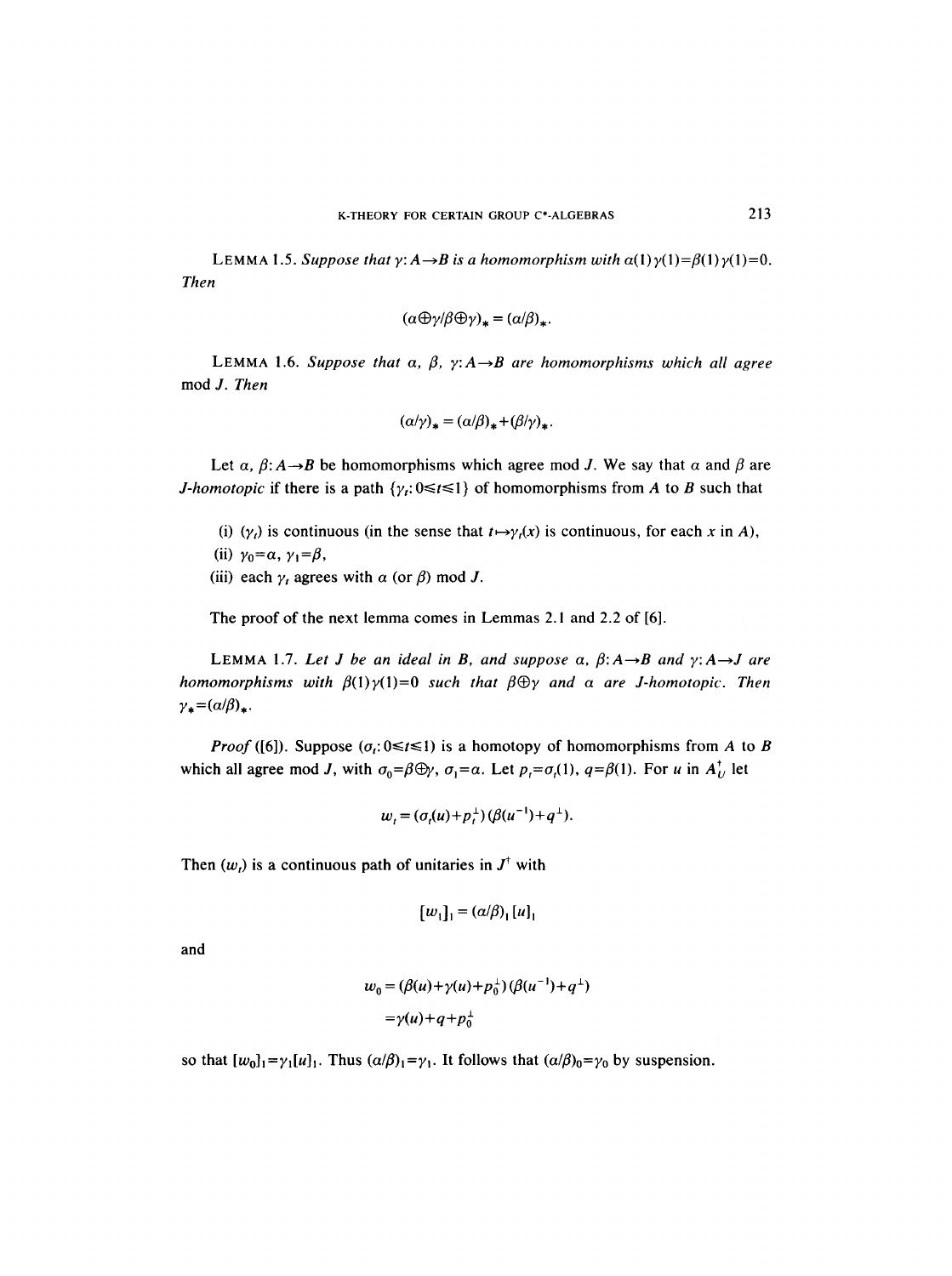# **2. Groups with property A**

Throughout this section,  $\lambda_0$  will denote the left regular representation of a group G. We say that a representation  $\lambda_1$  of G on  $l^2(G)$  has a fixed point if, for some unit vector  $\xi$  in  $l^2(G)$ ,  $\lambda_1(g)\xi = \xi$  for all g in G. Let K be the ideal of compact operators in  $B(l^2(G))$ .

*Definition.* The group G has property  $\Lambda$  if  $\lambda_0$  (considered as a representation of the full  $C^*$ -algebra  $C^*(G)$ ) is K-homotopic to a representation  $\lambda_1$  which has a fixed point.

THEOREM 2.1. *Any countable amenable group has property A.* 

*Proof.* To say that  $\lambda_1$  has a fixed point is the same as to say that  $\lambda_1$  contains the trivial representation  $\tau$  of G as a subrepresentation. If G is finite then  $\lambda_0$  contains  $\tau$  so the theorem clearly holds.

Suppose then that G is infinite and let  $\{g_i:j\geq 0\}$  be an enumeration of the elements of G. Observe first that if  $A$ ,  $B$  are finite subsets of  $G$  then we can find a right translate of B which is disjoint from A (choose  $x \notin B^{-1}A$ : then  $A \cap Bx$  is empty). Using Følner's condition ([4], p. 64), we can find finite nonempty subsets  $K_0, K_1, \ldots$  of G with the property that

$$
|K_n|^{-1} |g_j K_n \cap K_n| > 1 - 2^{1-2n} \quad (j \le n).
$$

By the above observation we may assume that the sets  $K_n$  are all disjoint. Define unit vectors  $\xi_0, \xi_1, \dots$  in  $l^2(G)$  by

$$
\xi_n = |K_n|^{-1/2} \sum_{g \in K_n} \delta(g).
$$

Then  $\{\xi_n\}$  is an orthonormal set, spanning a subspace M of  $l^2(G)$ , and

$$
\|\lambda_0(g_j)\,\xi_n-\xi_n\|<2^{-n}\quad (j\leq n).
$$

For  $t \ge 0$ , let *n* be the integer part of t and write  $\theta = (\pi/2)(t-n)$ . Define an isometry  $v_t$  on  $l^2(G)$  as follows:

$$
v_i(\xi_i) = \xi_i \quad (i < n),
$$
\n
$$
v_i(\xi_n) = \cos \theta \cdot \xi_n + \sin \theta \cdot \xi_{n+1},
$$
\n
$$
v_i(\xi_i) = \xi_{i+1} \quad (i > n),
$$
\n
$$
v_i(\xi) = \xi \quad (\xi \in M^{\perp}).
$$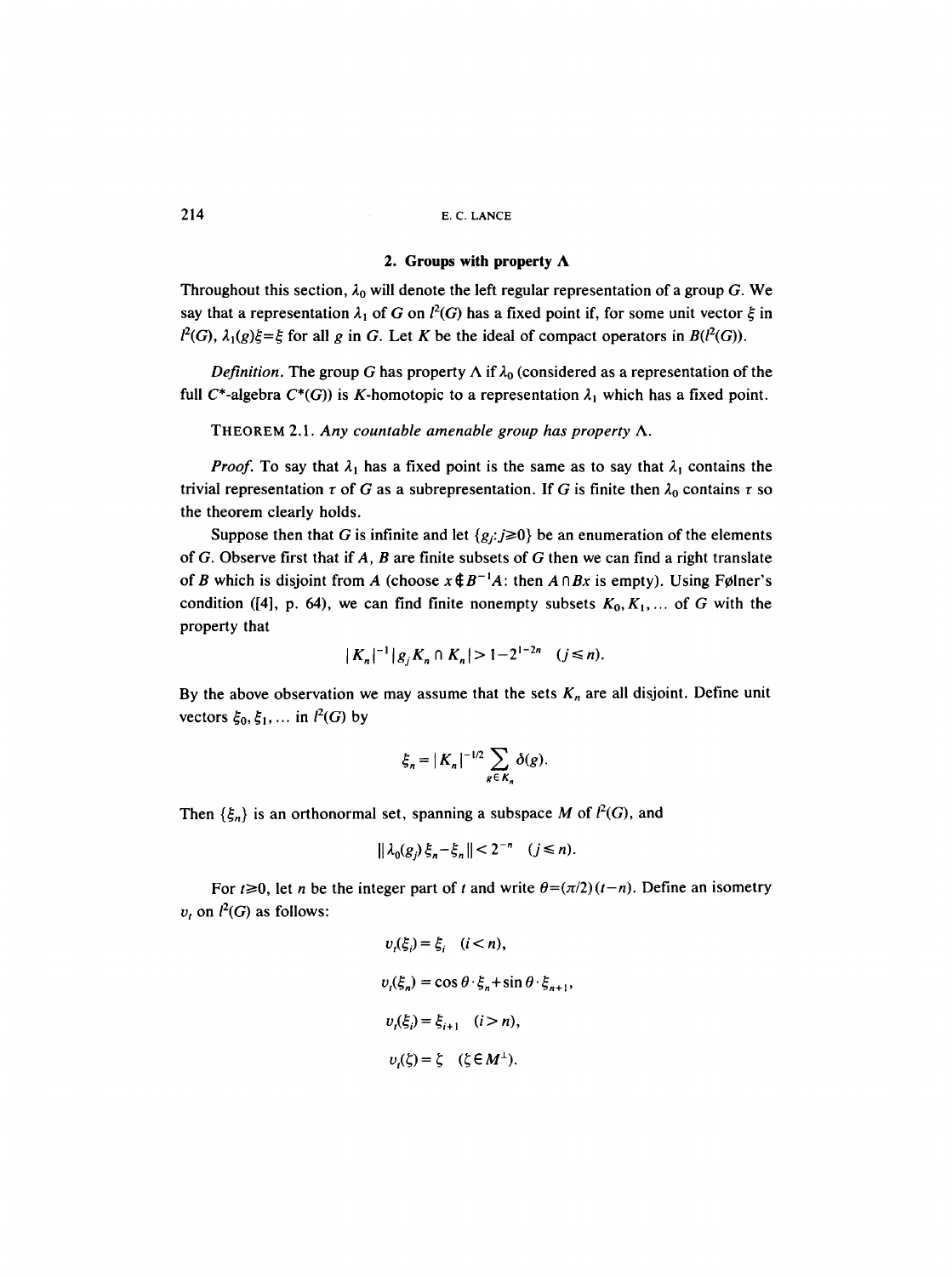Let  $p_t = 1-v_t v_t^*$ , so that  $p_t$  is the projection onto the one-dimensional subspace spanned by  $\sin \theta \cdot \xi_n - \cos \theta \cdot \xi_{n+1}$ .

Suppose  $k \geq max\{n+2,j\}$ . Then

$$
\begin{aligned} ||(\lambda_0(g_j) - \nu, \lambda_0(g_j) \nu_i^*) \xi_k|| &= ||\lambda_0(g_j) \xi_k - \xi_k - \nu_i(\lambda_0(g_j) \xi_{k-1} - \xi_{k-1})|| \\ &< 2^{-k+2} .\end{aligned}
$$

This shows that the restriction of  $\lambda_0(g_j)-v_t \lambda_0(g_j)v_t^*$  to M is Hilbert-Schmidt and hence compact. Let  $p_M$  denote the projection of  $l^2(G)$  onto M and write  $p_M^{\perp}$  for  $1-p_M$ . We have shown that  $(\lambda_0(g_j)-v_t\lambda_0(g_j)v_t^*)p_M$  is compact. Replacing  $g_j$  by its inverse and taking adjoints, we see that  $p_M(\lambda_0(g_i)-v_t\lambda_0(g_i)v_t^*)$  is compact. Since  $v_t$  is the identity on  $M^{\perp}$ .

$$
p_M^{\perp}(\lambda_0(g_j)-v_t\lambda_0(g_j)v_t^*)\,p_M^{\perp}=0,
$$

and it follows that  $\lambda_0(g_j)-v_t\lambda_0(g_j)v_t^*$  is compact, for all j and all t.

Fix *j*, and let  $g_i = g_i^{-1}$ . We suppose that *t* is large, so that  $n \ge \max\{i, j\}$ , and we wish to estimate the norm of the compact operator

$$
k_i = \lambda_0(g_j) - p_i - v_i \lambda_0(g_j) v_i^*.
$$

We begin by calculating the effect of  $k<sub>t</sub>$  on a set of basis vectors for the subspace  $M<sub>n</sub>$ spanned by  $\{\xi_i: i \geq n\}$ . The computation in the previous paragraph shows that

$$
||k_{t}(\cos\theta \cdot \xi_{n} + \sin\theta \cdot \xi_{n+1})|| = ||(\lambda_{0}(g_{j})v_{t}\xi_{n} - v_{t}\xi_{n}) + v_{t}(\lambda_{0}(g_{j})\xi_{n} - \xi_{n})||
$$
  

$$
< 2^{-n}(\cos\theta + \sin\theta + 1),
$$
  

$$
||k_{t}(\sin\theta \cdot \xi_{n} - \cos\theta \cdot \xi_{n+1})|| = ||(\lambda_{0}(g_{j}) - 1)(\sin\theta \cdot \xi_{n} - \cos\theta \cdot \xi_{n+1})||
$$
  

$$
< 2^{-n}(\sin\theta + \cos\theta),
$$
  

$$
||k_{t}\xi_{j}|| < 2^{-j} \quad (j \ge n+2).
$$

Thus the Hilbert-Schmidt norm, and hence the operator norm, of  $k_t$  restricted to  $M_n$  is at most  $c2^{-n}$ , for some constant c. Since  $v_t$  is the identity on  $M_n^{\perp}$ , the argument in the previous paragraph shows that  $||k_t|| < c'2^{-n}$  for some constant c', and so  $k_t \rightarrow 0$  as  $t \rightarrow \infty$ .

Define a path  $\{u_i: 0 \le t < 1\}$  of unitary operators from  $l^2(G) \oplus C$  onto  $l^2(G)$  as follows. Let  $s=$ tan  $(\pi t/2)$ , let  $n=[s]$ , let  $\theta=(\pi/2)$   $(s-n)$  and let

$$
u_{t}(\xi,\alpha)=v_{s}(\xi)+\alpha(\sin\theta\cdot\xi_{n}-\cos\theta\cdot\xi_{n+1}).
$$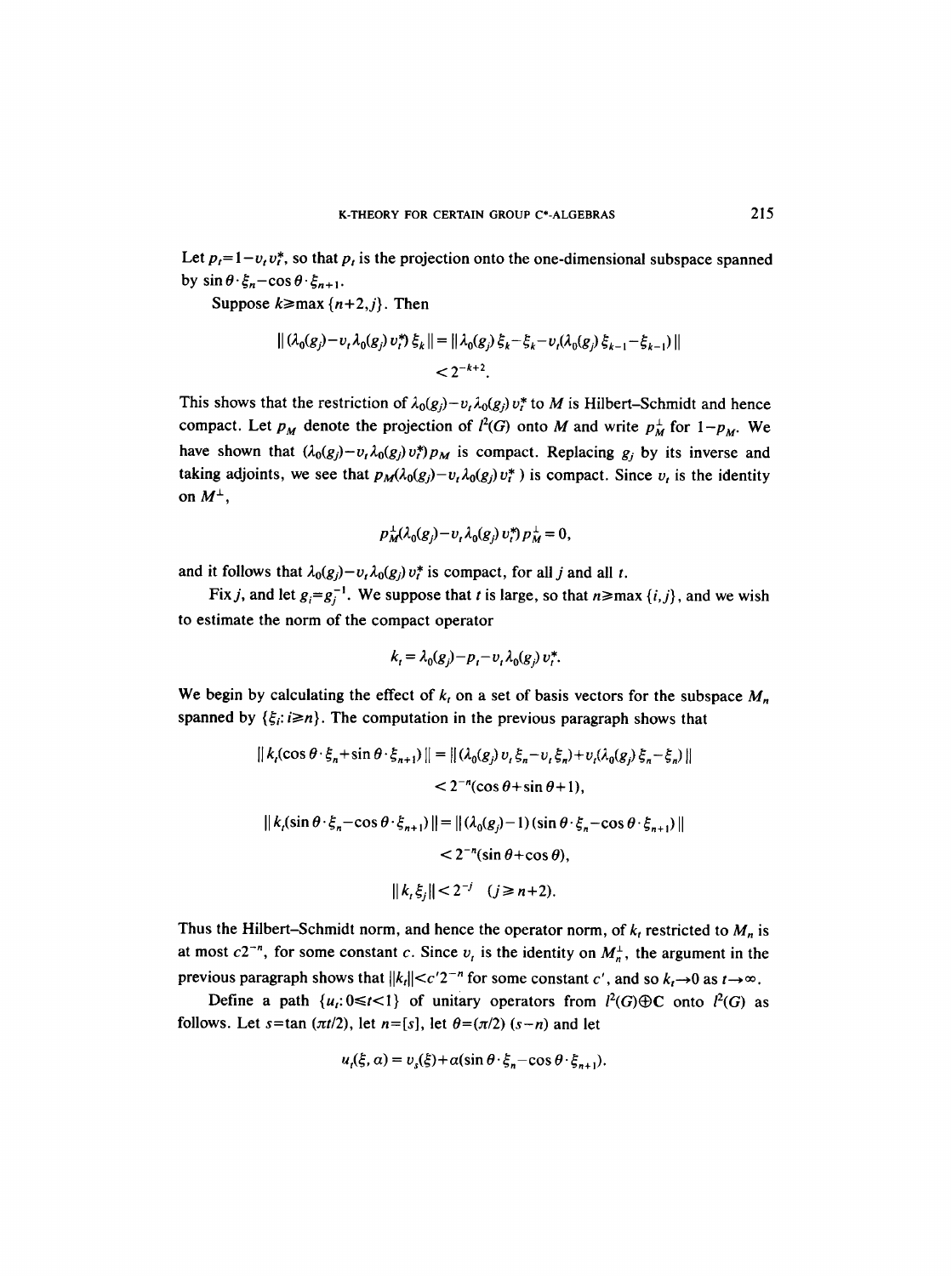Define a path of representations  $\mu_t$  of G on  $l^2(G)$  for  $0 \le t < 1$  by

$$
\mu_t(g) = u_t(\lambda_0 \oplus \tau)(g) u_t^*.
$$

It is easy to check that  $\lambda_0(g_i)-\mu_t(g_j) = k_s$ , which is compact and tends to zero in norm as  $t\rightarrow 1$ . If we let  $\mu_1=\lambda_0$  then  $(\mu_t)$  is a K-homotopy joining  $\mu_0$ , which evidently contains  $\tau$  as a subrepresentation, to  $\lambda_0$ .

The proof of the above theorem is modelled on Arveson's approach to Voiculescu's Weyl-von Neumann theorem ([1], Theorem 4; [11]). Voiculescu defines two representations  $\lambda$ ,  $\mu$  of a C\*-algebra A on a Hilbert space H to be approximately equivalent if there is a sequence of unitary operators  $u_n$  on H such that  $\lambda$  and  $u_n\mu(\cdot)u_n^*$ agree mod K for all n and  $u_n\mu(x)u_n^* \to \lambda(x)$  as  $n \to \infty$  for all x in A. It is evident that the concepts of K-homotopy and approximate equivalence are quite similar. It is not hard to show that a countable group  $G$  is amenable if and only if its left regular representation is approximately equivalent to a representation with a fixed point. In fact, if  $G$  is amenable then an argument like that used to prove Theorem 2.1, but simpler, shows that  $\lambda_0$  is approximtely equivalent to a representation of the form  $\mu \oplus \tau$ . Conversely, if  $\mu \oplus \tau$  is approximately equivalent to  $\lambda_0$  then it is easy to see that the state associated with r is a weak\*-limit of vector states associated with  $\lambda_0$ , so that r is weakly contained in  $\lambda_0$  and therefore G is amenable ([4]; Proposition 18.3.6 of [3]). It will follow from Proposition 2.2, however, that property  $\Lambda$  does not imply amenability. The reason is that no unitary equivalences are assumed among the representations in a K-homotopy.

For a specific group, it is often possible to exhibit a much simpler K-homotopy between  $\lambda_0$  and a representation with a fixed point than that provided by Theorem 2.1. For  $G = \mathbb{Z}$ , Pimsner and Voiculescu construct a K-homotopy as follows. Given a  $2 \times 2$ unitary matrix u, we can associate with u a unitary operator  $\hat{u}$  on  $l^2(\mathbf{Z})$  by making u act on the two-dimensional subspace generated by  $\delta(0)$  and  $\delta(1)$  and leaving the orthogonal complement fixed. The left regular representation of Z is generated by  $\lambda_0(1)$ , which is just the bilateral shift on  $l^2(\mathbf{Z})$ . Let  $(u_t)$  be a continuous path of  $2\times 2$  matrices joining the identity to

$$
\begin{pmatrix} 0 & 1 \\ 1 & 0 \end{pmatrix},
$$

for example we could take

$$
u_t = \begin{pmatrix} c_t & s_t \\ s_t & c_t \end{pmatrix},
$$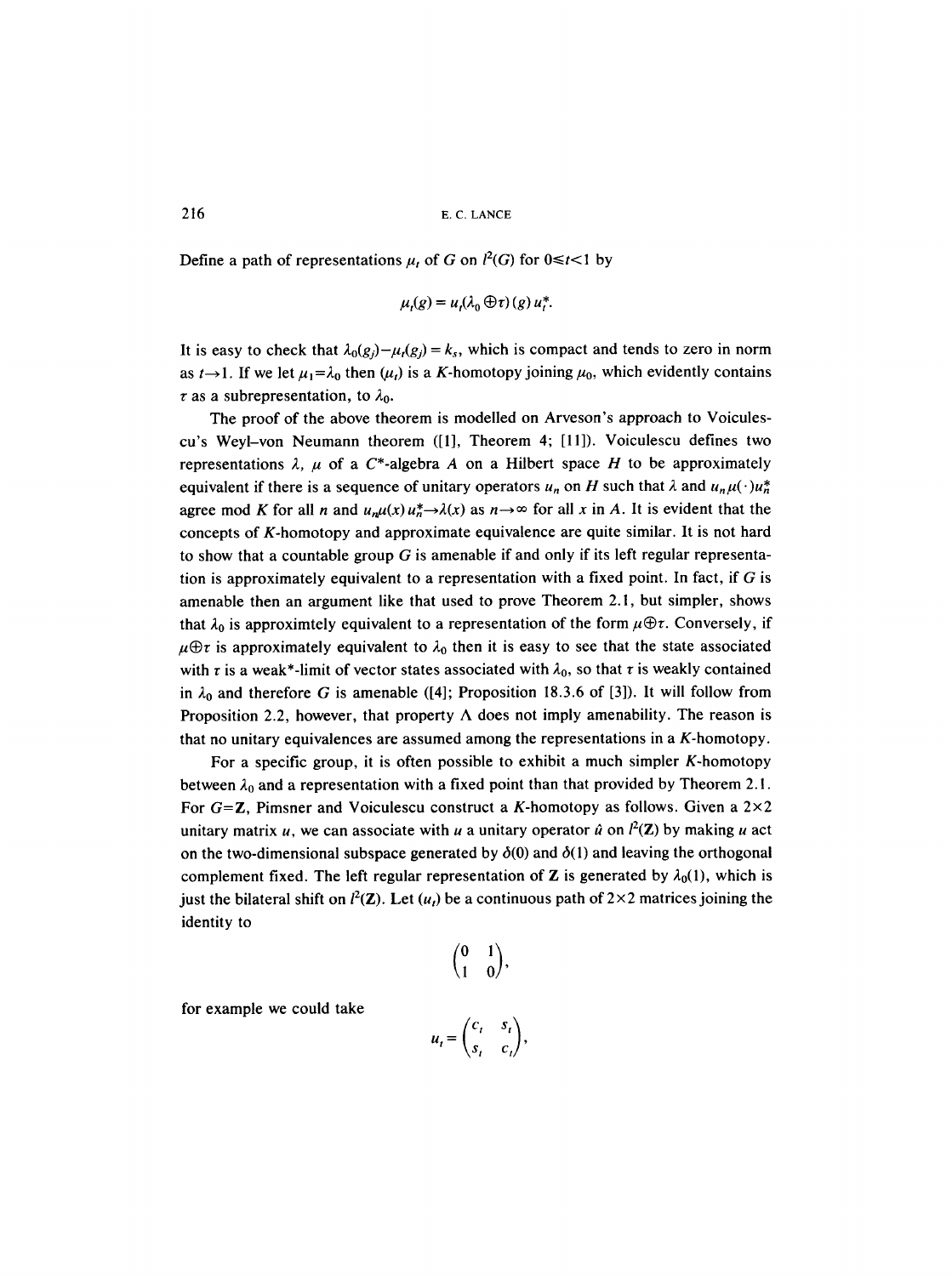where  $c_t=(1+e^{\pi t t})/2$ ,  $s_t=(1-e^{\pi t t})/2$ , and define  $\lambda_t(1)=\hat{\mu}_t\lambda_0(1)$ . This specifies a Khomotopy  $\lambda_t$  of representations of Z joining  $\lambda_0$  to a representation which fixes  $\delta(0)$ .

PROPOSITION 2.2. *The free group*  $F_n$  has property  $\Lambda$ .

*Proof.* Denote by  $\alpha_1, \ldots, \alpha_n$  the generators of  $F_n$  and for  $1 \le j \le n$  let  $G_i$  be the subgroup generated by  $a_j$ . Let  $\lambda_0$  be the left regular representation of  $F_n$  and define unitary operators  $\lambda_i(\alpha_j)$  ( $0 \le t \le 1$ ) as follows. On the subspace  $l^2(G_i) \cong l^2(\mathbb{Z})$ ,  $\lambda_i(\alpha_j)$  is a copy of the operator  $\lambda_i(1)$  constructed above and on the orthogonal subspace  $l^2(F_n\diagdown G_i)$  the operator  $\lambda_i(\alpha_j)$  is equal to  $\lambda_0(\alpha_j)$ . Clearly  $\lambda_i(\alpha_j)$  is unitary. Thus  $\lambda_i$ extends in a unique way to a representation of  $F_n$ , which gives a K-homotopy from  $\lambda_0$ to a representation which fixes  $\delta(e)$ .

The above argument shows in fact that the class of groups with property  $\Lambda$  is closed under the formation of free products. However, there are groups which fail to have property  $\Lambda$ , as the next result shows. For the definition of property T, see [5].

PROPOSITION 2.3. *A nonamenable group which has property T cannot have property A.* 

*Proof.* Suppose G has property T. There exist a finite subset F of G and  $\varepsilon > 0$  with the following property. If  $\psi$  is a representation of G on a Hilbert space H and  $\xi$  is a unit vector in  $H$  such that

$$
\|\psi(g)\xi-\xi\|<\varepsilon\quad(g\in F)
$$

then  $\psi$  contains r. It follows from [3], Proposition 3.4.2 (ii), that if  $\psi$  contains r weakly then  $\psi$  contains  $\tau$ .

Suppose that G also has property  $\Lambda$ , and let  $(\lambda_i)$  be a K-homotopy joining the left regular representation of G to a representation which contains r. Let  $T = \{t : \lambda, \text{ contains } t\}$  $\tau$ ). Since G has property T, the set T is open. On the other hand, it is easily seen that the set of all t for which  $\lambda_i$  weakly contains t is closed, so that T is closed. Since T contains 1, it also contains 0, and so G is amenable.

We conclude this section with a simple result which makes it easier to handle representations with a fixed point.

LEMMA 2.3. A representation  $\mu$  of G on  $l^2(G)$  which has a fixed point  $\xi$  is *K-homotopic to a representation which has 6(e) as a fixed point.* 

*Proof.* Let M be the two-dimensional subspace of  $l^2(G)$  generated by  $\delta(e)$  and  $\xi$ ,

<sup>15-838286</sup> Acta Mathematica 151. Imprimé le 28 Decembré 1983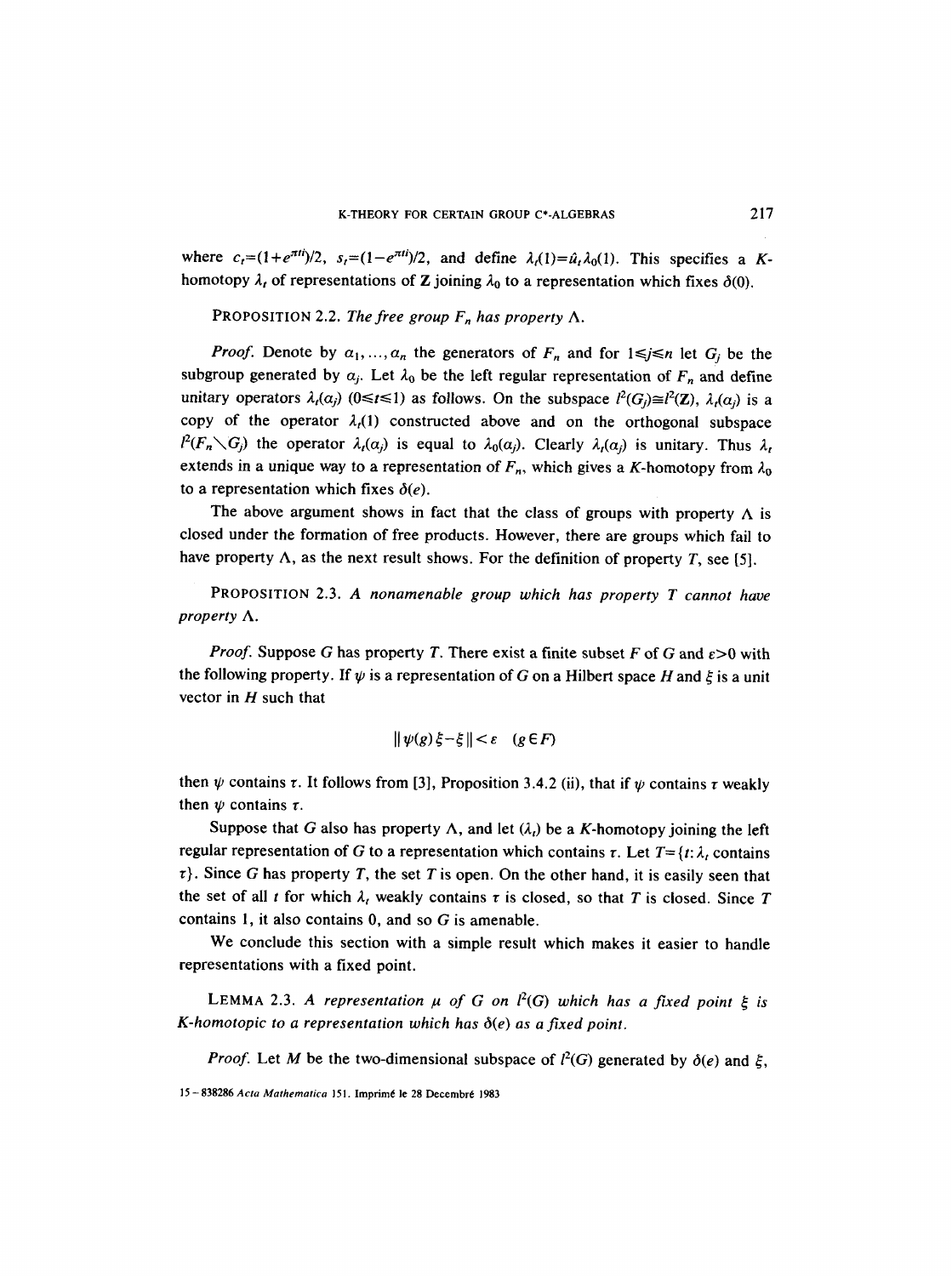and let  $(u_t)$  be a continuous path of unitary operators on  $l^2(G)$  such that  $u_0$  is the identity,  $u_t$  is the identity on  $M^{\perp}$  and  $u_1\delta(e)=\xi$ . Then define  $\mu_t(g)=u_t\mu(g)u_t^*(g\in G)$ . It is clear that  $(\mu_t)$  gives the required K-homotopy.

In future, given a group G with property  $\Lambda$ , we shall always assume that  $(\lambda_i)$  is a K-homotopy joining  $\lambda_0$  to a representation  $\lambda_1$  which fixes  $\delta(e)$ .

#### **3. The extension algebra**

Let  $G$ ,  $S$  be groups. We use  $e$  to denote the identity element of any group and we write  $G^* = G \setminus \{e\}$ ,  $S^* = S \setminus \{e\}$ . We require that all groups considered should be nontrivial. so  $G^*$  and  $S^*$  are nonempty.

Let  $\Gamma = G \star S$  be the free product of G and S. In the usual way, we express each element of  $\Gamma$  as a reduced word in  $G^*$  and  $S^*$  (with e corresponding to the empty word). We say that a word w in  $\Gamma$  *ends in G* if  $w = ...g_2 s_2 g_1$  (with  $g_1 \in G^*$ ). Let  $\Gamma_1^*$  be the set of all nonempty words in  $\Gamma$  which end in G and let  $\Gamma_1 = \Gamma_1^* \cup \{e\}$ . Similarly, let  $\Gamma_2^*$  be the set of all nonempty words ending in S,  $\Gamma^{1*}$  the set of all nonempty words beginning with G,  $\Gamma^{2*}$  the set of all nonempty words beginning with S,

$$
\Gamma^2 = \Gamma^{2*} \cup \{e\}, \quad \Gamma_1^2 = \Gamma^2 \cap \Gamma_1, \quad \Gamma_1^{2*} = \Gamma^{2*} \cap \Gamma_1^*
$$

and so on.

For  $M \subseteq \Gamma$  let  $q(M)$  be the projection from  $l^2(\Gamma)$  onto  $l^2(M)$ . Most of what follows will be concerned with the space  $l^2(\Gamma_1)$ , and if  $M\subseteq\Gamma_1$  then we shall also use  $q(M)$  to denote the projection from  $l^2(\Gamma_1)$  onto  $l^2(M)$  where the context makes it clear what is happening. We write  $q_w$  for  $q(\{w\})$  ( $w \in \Gamma$ ).

Notice that  $\lambda(g)$  leaves  $l^2(\Gamma_1)$  invariant for g in G (where  $\lambda$  is the left regular representation of  $\Gamma$ ) and  $\lambda(s)$  leaves  $l^2(\Gamma_1^*)$  invariant for s in S. For g in G let  $\mu(g)$  be the restriction of  $\lambda(g)$  to  $l^2(\Gamma_1)$ , and for s in S let  $\nu(s)$  be the restriction of  $\lambda(s)q(\Gamma_1^*)$  to  $l^2(\Gamma_1)$ . Then  $\mu$  is a representation of G on  $l^2(\Gamma_1)$  and v is a nonunital representation of S on  $l^2(\Gamma_1)$ .

Write  $A = C^*(G)$ ,  $B = C^*(S)$ . Then  $\mu$ , v extend to representations (which we still denote by  $\mu$ , v) of A, B respectively on  $l^2(\Gamma_1)$ . Let E be the C\*-algebra generated by  $\mu(A)$  and  $\nu(B)$ . Notice that  $q_e = \mu(1) - \nu(1) \in E$ . For any word  $w = ... s_{-1} g_0 s_0 g_1 ...$  in  $\Gamma$ let

$$
\sigma(w) = \dots \nu(s_{-1}) \mu(g_0) \nu(s_0) \mu(g_1) \dots
$$

be the corresponding element of E (with  $\sigma(e)=1$ ). If  $w \in \Gamma_1$  then  $\sigma(w)$   $q_e$  is the rank one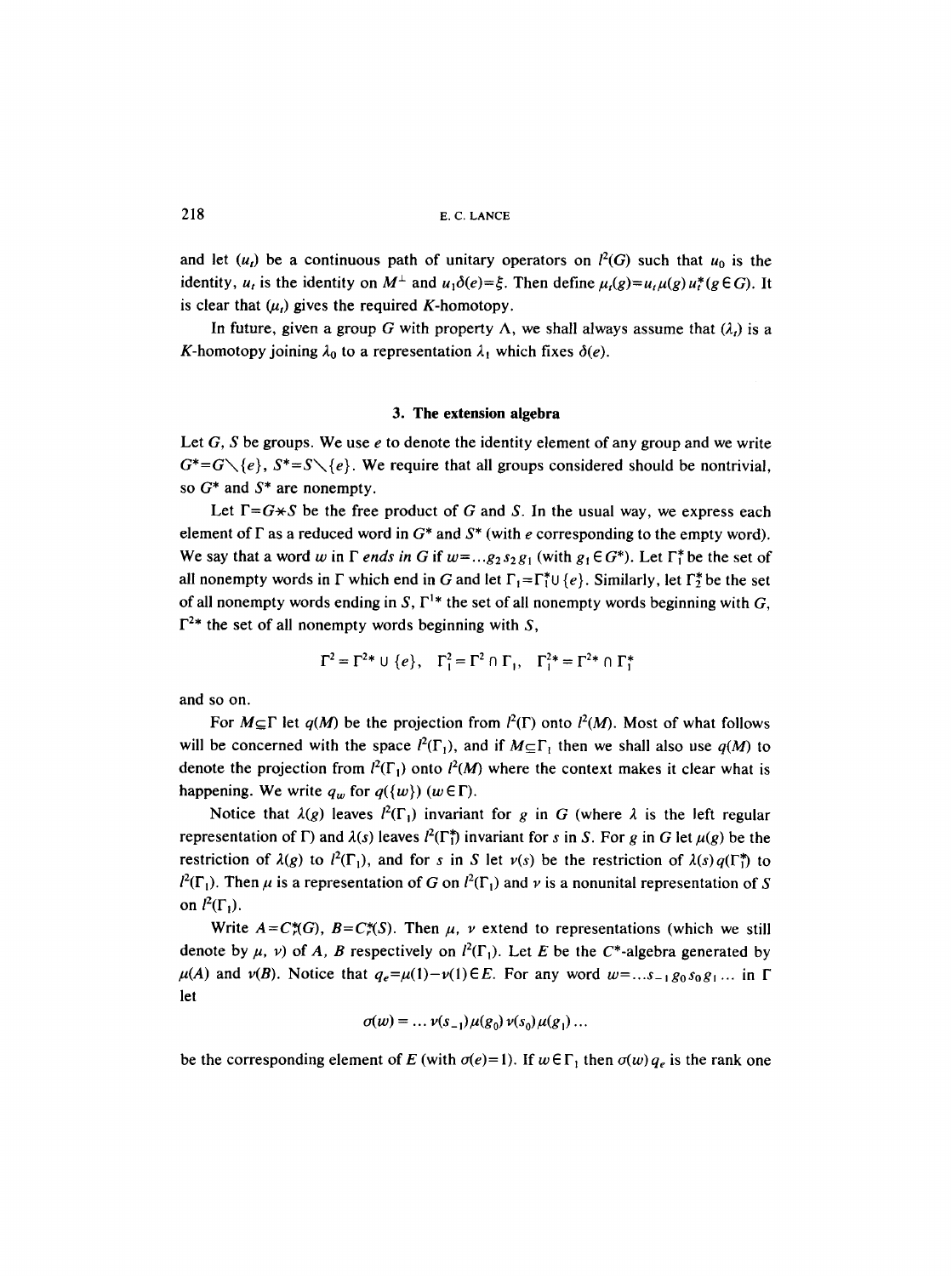operator  $\xi \mapsto \langle \xi, \delta(e) \rangle \delta(w)$  in  $B(l^2(\Gamma_1))$ . Let K be the ideal in E generated by  $q_e$ . Then it is clear from the above that K is just the compact operators on  $l^2(\Gamma_1)$ . The following result is Lemma 1.1 of [6].

**LEMMA 3.1.** *There is a homomorphism*  $\pi$  *from E onto C*<sub> $\pi$ </sub><sup> $\pi$ </sup> $\Gamma$ *), with kernel K, such that*  $\pi(\mu(g)) = \lambda(g) (g \in G)$  *and*  $\pi(\nu(s)) = \lambda(s) (s \in S)$ .

*Proof* ([6]). Fix h in  $G^*$ , t in  $S^*$ . For  $n \ge 1$  let  $M_n = \{w(ht)^n : w \in \Gamma_1\}$ . Then  $M_n \uparrow \Gamma$  as  $n \rightarrow \infty$ . Define  $v_n: l^2(\Gamma_1) \rightarrow l^2(\Gamma)$  by

$$
v_n \delta(w) = \delta(w(ht)^n) \quad (w \in \Gamma_1).
$$

Then  $v_n$  maps  $l^2(\Gamma_1)$  isometrically onto the range of  $q(M_n)$ , so  $v_n v_n^* \rightarrow 1$  strongly as  $n \rightarrow \infty$ . Since right multiplication commutes with left multiplication it is easily verified that

$$
v_n \mu(g) v_n^* \to \lambda(g) \text{ strongly } (g \in G),
$$
  

$$
v_n v(s) v_n^* \to \lambda(s) \text{ strongly } (s \in S).
$$

Hence the strong limit  $\pi(x) = \lim_{n \to \infty} v_n x v_n^*$  exists for each x in E. Obviously  $\pi$  maps E homomorphically onto  $C^*(\Gamma)$  and since  $\pi(q_e)=0$  it is clear that K is contained in the kernel of  $\pi$ .

To complete the proof it only remains to show that ker  $\pi \subseteq K$ . For x in  $C^*(\Gamma)$  let  $p(x)$ be the restriction of  $q(\Gamma_1)x$  to  $l^2(\Gamma_1)$ . Then the linear mapping p takes  $\lambda(g)$  to  $\mu(g)$  $(g \in G)$  and  $\lambda(s)$  to  $\nu(s)$  ( $s \in S$ ). It is easy to check by induction on the length of w that

$$
p\pi\sigma(w)-\sigma(w)=p\lambda(w)-\sigma(w)\in K\quad (w\in\Gamma).
$$

It follows that  $p\pi(y)-y \in K$  ( $y \in E$ ) so that if  $\pi(y)=0$  then  $y \in K$  as required.

Thus E is an extension of  $C^*(\Gamma)$  by the compact operators. In the following sections we shall see that if G has property  $\Lambda$  then one can compute the K-groups of E and thereby those of  $C^*(\Gamma)$ .

#### **4. Construction of various homomorphisms**

We suppose throughout this section that G has property  $\Lambda$ . Any element of  $\Gamma = G \star S$ can be uniquely written in the form  $wg$ , with w in  $\Gamma_2$  and g in G, and any element of  $\Gamma_1^*$ can be uniquely written in the form  $wh$ , with w in  $\Gamma_2$  and h in  $G^*$ . Define  $u: l^2(\Gamma \times G^*) \rightarrow l^2(\Gamma^* \times G)$  by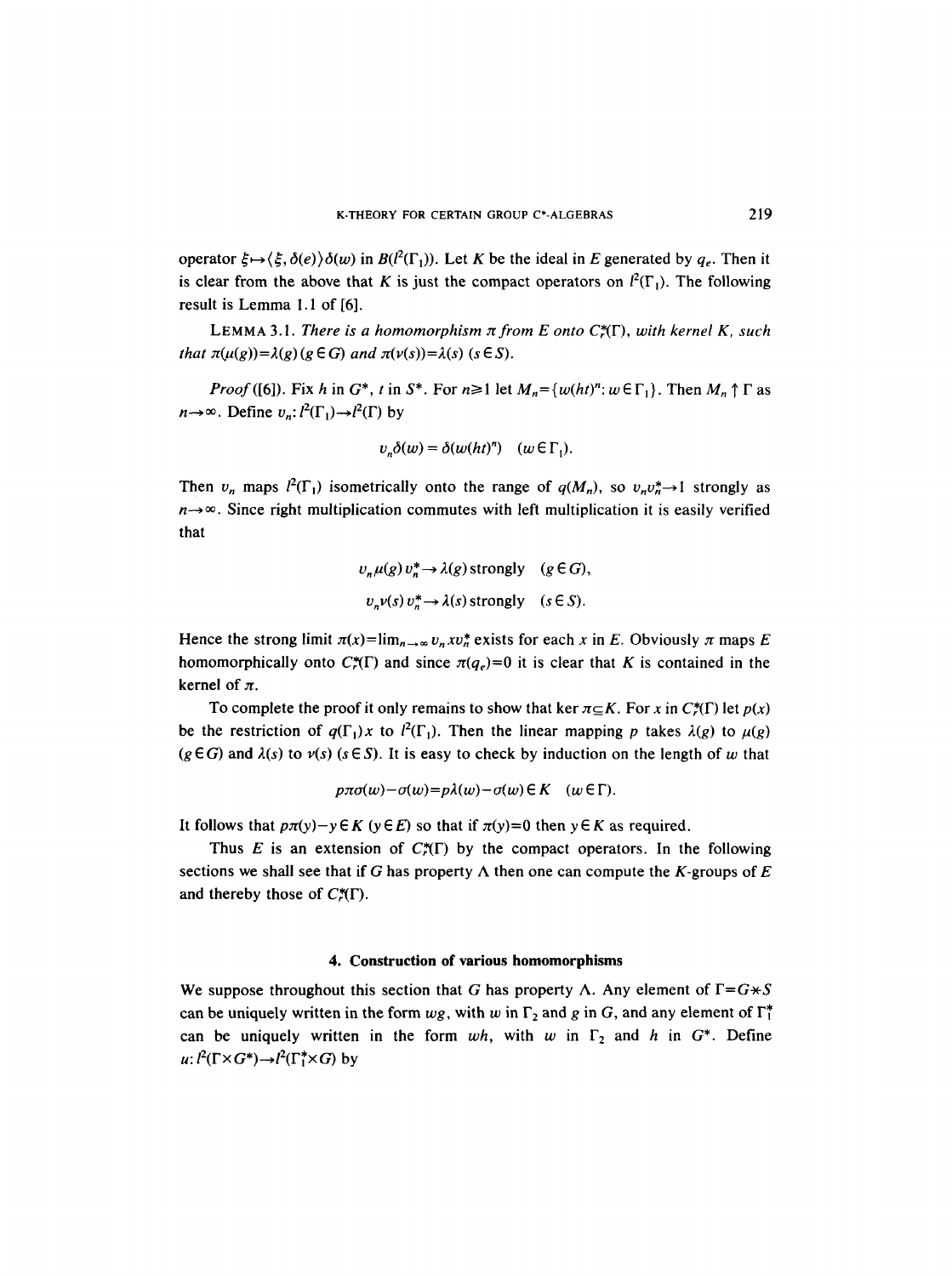$$
u\delta(wg,h)=\sum_{k\in G^*}\langle \lambda_1(gh)\,\delta(h^{-1}),\delta(k)\,\rangle\,\delta(wk,k^{-1}gh),
$$

where  $\lambda_1$  is a representation of G on  $l^2(G)$ , K-homotopic to the left regular representation  $\lambda_0$ , which leaves  $\delta(e)$  fixed.

LEMMA 4.1. *The mapping u is isometric from*  $l^2(\Gamma \times G^*)$  *onto*  $l^2(\Gamma^* \times G)$ , *with inverse given by* 

$$
u^*\delta(wh,g) = \sum_{k \in G^*} \langle \delta(h), \lambda_1(hg) \delta(k) \rangle \delta(whgh, k^{-1}) \quad (w \in \Gamma_2, h \in G^*, g \in G).
$$

*Proof.* Initially, u is defined only as a mapping between the prehilbert spaces spanned algebraically by the basis vectors. It is easy to check that the adjoint operator is as given in the statement of the lemma.

Fix l in G. Then  $\{\lambda_1(l)\delta(p): p \in G\}$  is an orthonormal basis for  $l^2(G)$ . If h, k  $\in G$  then it follows that

$$
\sum_{p\in G} \langle \delta(h), \lambda_1(l) \delta(p) \rangle \langle \lambda_1(l) \delta(p), \delta(k) \rangle = \langle \delta(h), \delta(k) \rangle = \begin{cases} 1 & \text{if } h = k \\ 0 & \text{if } h = k. \end{cases}
$$

Suppose now that h,  $k \in G^*$ . Since  $\lambda_1(l)$  fixes  $\delta(e)$ , we have

$$
\langle \delta(h), \lambda_1(l) \delta(e) \rangle = \langle \lambda_1(l) \delta(e), \delta(k) \rangle = 0
$$

and so the above equation remains true if we sum over  $p$  in  $G^*$  (rather than over all  $p$  in G).

It follows that, for w in  $\Gamma_2$ , h in  $G^*$  and g in G,

$$
uu^*\delta(wh, g) = \sum_{k, l \in G^*} \langle \delta(h), \lambda_1(hg) \delta(l) \rangle \langle \lambda_1(hg) \delta(l), \delta(k) \rangle \delta(wk, k^{-1}hg)
$$
  
=  $\delta(wh, g)$ .

Thus  $uu^*$  (and similarly  $u^*u$ ) is the identity, and so u extends by continuity to a unitary operator from  $l^2(\Gamma \times G^*)$  onto  $l^2(\Gamma^* \times G)$ .

We now wish to define a nonunital representation of E on the space  $l^2(\Gamma_1 \times G)$ . To do this, we identify  $l^2(\Gamma_1^* \times G)$  with the obvious subspace of  $l^2(\Gamma_1 \times G)$  and regard u as a map into  $l^2(\Gamma_1 \times G)$ . For x in E let  $\psi(x) = u(\pi(x) \otimes 1)u^*$ , where  $\pi$  is as in the previous section. For  $I$  in  $G$ , a calculation like that in the proof of Lemma 4.1 shows that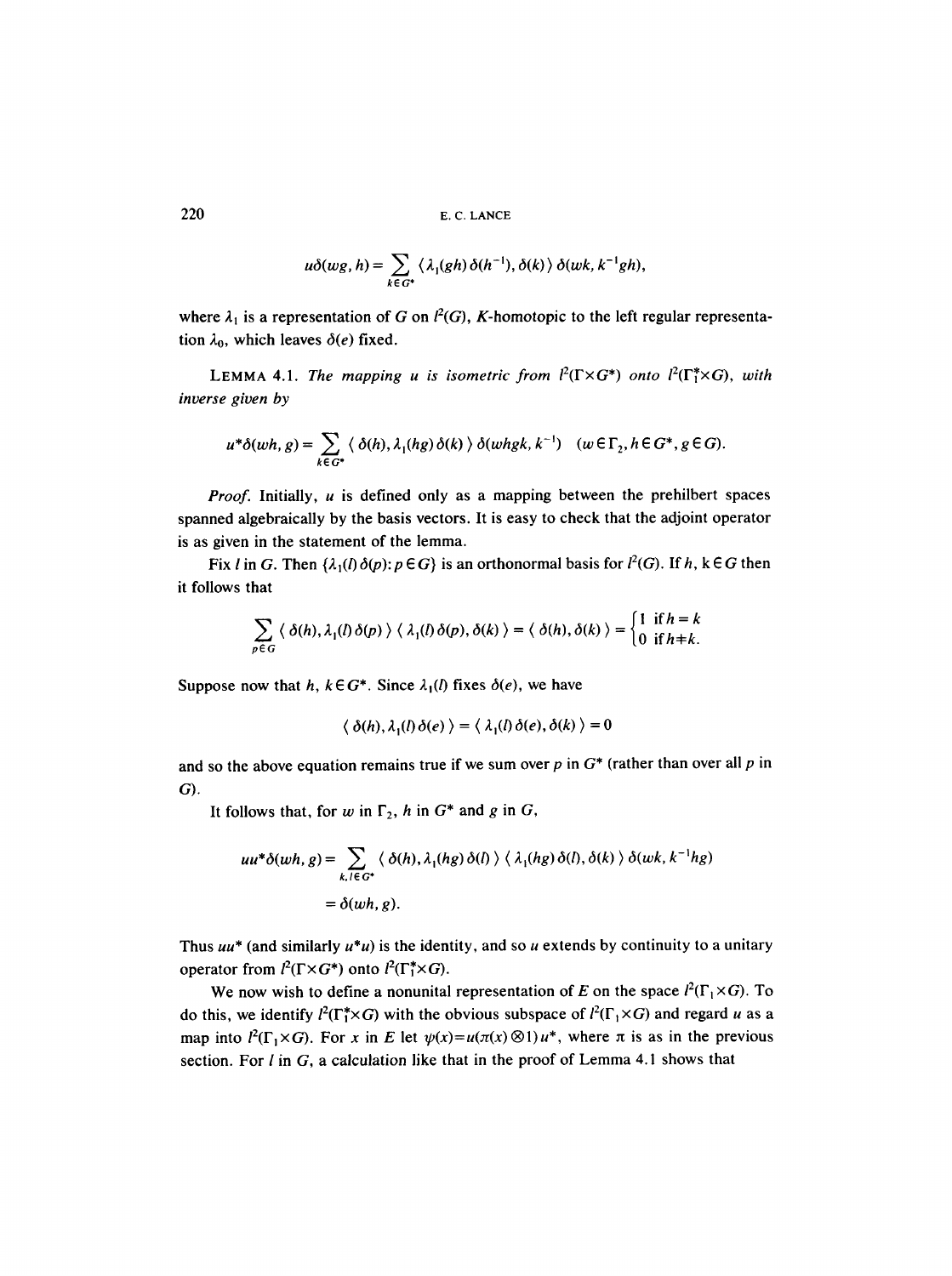$$
\psi(\mu(l))\,\delta(wh,g) = \begin{cases} \delta(lwh,g) & \text{if } w \neq e \\ \sum_{k \in G} \langle \lambda_1(l) \,\delta(h), \delta(k) \,\rangle \,\delta(k, k^{-1}lhg) & \text{if } w = e. \end{cases} \tag{1}
$$

As before, we write A for the  $C^*$ -algebra  $C^*(G)$  acting on  $l^2(G)$ . Define  $\psi'$ :  $E \rightarrow E \otimes A \subseteq B(l^2(\Gamma_1 \times G))$  by  $\psi'(x) = x \otimes 1$ .

LEMMA 4.2. *For l in G,* 

 $(i)$   $\psi(\mu(l)) \in E \otimes A$ , (ii)  $\psi(\mu(l)) - \psi'(\mu(l)) \in K \otimes A$ .

*Proof.* Since (i) obviously follows from (ii), we prove (ii). Observe first that

$$
\psi'(\mu(l))\,\delta(wh,g)=\delta(lwh,g)\quad (wh\,\epsilon\,\Gamma_1,g\,\epsilon\,G).
$$

From (1) we see that

$$
(q(\Gamma_1\diagdown G)\otimes 1)(\psi(\mu(l))-\psi'(\mu(l)))=0.
$$

Since  $q_e \otimes 1 \in K \otimes A$ , the proof will be complete if we show that

$$
(q(G^*)\otimes 1)(\psi(\mu(l))-\psi'(\mu(l)))\in K\otimes A.
$$

For h in  $G^*$  and g in  $G$ ,

$$
\psi'(\mu(l))\,\delta(h,g)=\delta(lh,g)=\sum_{k\in G}\langle\,\lambda_0(l)\,\delta(h),\delta(k)\,\rangle\,\delta(k,k^{-1}lhg).
$$

Thus, from (1),

$$
(\psi(\mu(l)) - \psi'(\mu(l))) \,\delta(h, g) = \sum_{k \in G} \langle (\lambda_1(l) - \lambda_0(l)) \,\delta(h), \delta(k) \rangle \,\delta(k, k^{-1}lhg).
$$

Define a unitary operator U on  $l^2(G^* \times G)$  by  $U\delta(h, g) = \delta(h, hg)$ . Clearly U is in the multiplier algebra of  $K \otimes A$ , and  $U^*$  is given by  $U^* \delta(h, g) = \delta(h, h^{-1}g)$ . Since  $\lambda_1, \lambda_0$  are K-homotopic,  $(\lambda_1(l)-\lambda_0(l))\otimes \lambda_0(l)$ , and hence also  $U^*((\lambda_1(l)-\lambda_0(l))\otimes \lambda_0(l))U$ , is in *K* $\otimes$ *A*. But a routine computation shows that the restriction of the latter operator to the range of  $q(G^*)\otimes 1$  is equal to

 $(q(G^*)\otimes 1)(\psi(\mu(l))-\psi'(\mu(l))),$ 

so the lemma is proved.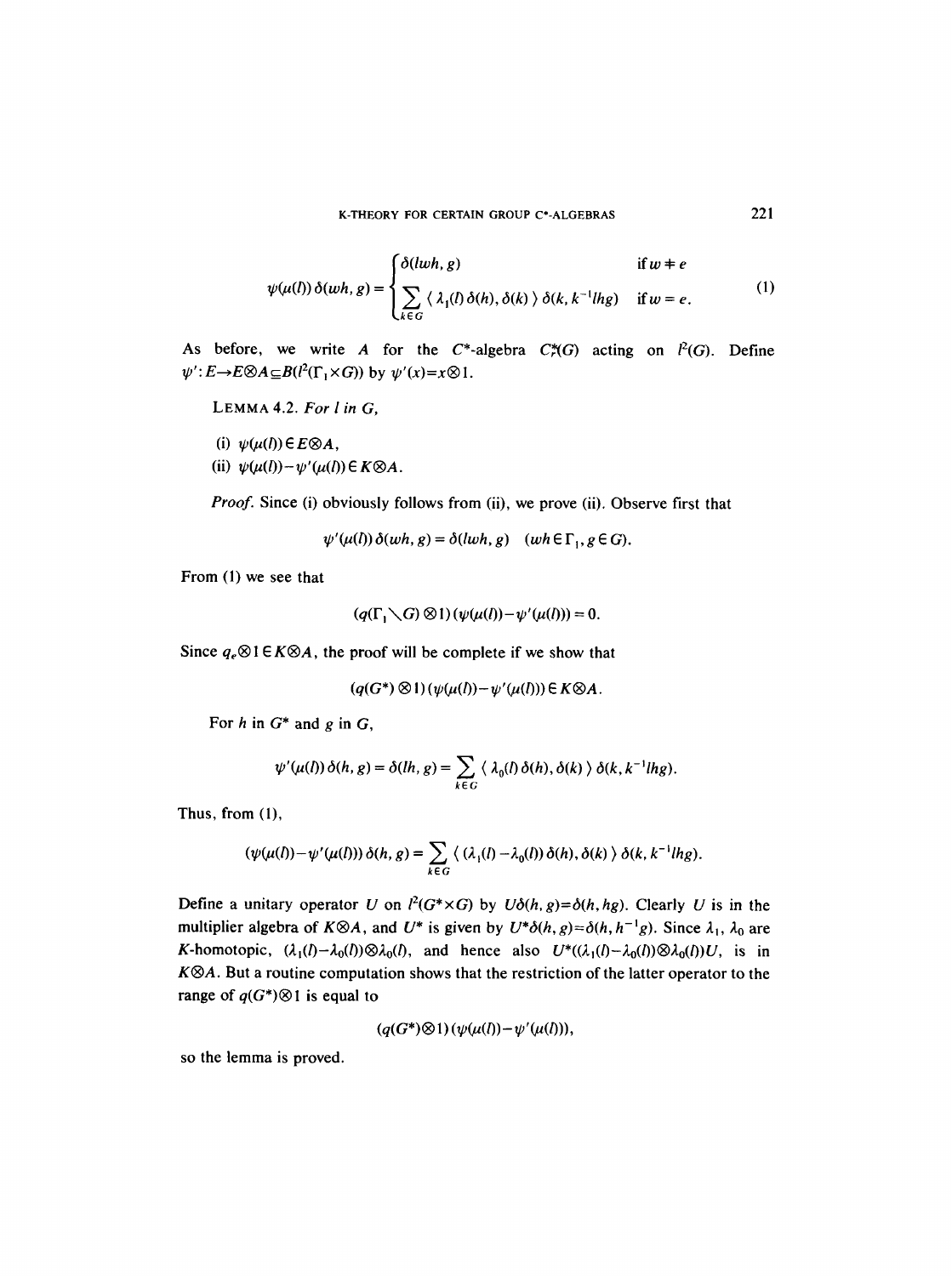So far, we have only considered the effect of  $\psi$  and  $\psi'$  on elements of the form  $\mu(l)$ . But it is easy to check that

$$
\psi(\nu(s)) = \psi'(\nu(s)) = \nu(s) \otimes 1 \quad (s \in S).
$$

Since elements of the form  $\mu(l)$  or  $\nu(s)$  generate the C<sup>\*</sup>-algebra E, we conclude that  $\psi(x)-\psi'(x)\in K\otimes A$  for all x in E. Thus  $\psi$  and  $\psi'$  are homomorphisms from E to  $E\otimes A$ which agree mod  $K \otimes A$ .

Any element of  $\Gamma$  can be uniquely written in the form  $ws$ , with w in  $\Gamma_1$  and s in S. Define v:  $l^2(\Gamma) \rightarrow l^2(\Gamma_1 \times S)$  by  $v\delta(ws) = \delta(w, s)$  and let  $\theta(x) = v\pi(x)v^*$  ( $x \in E$ ). For t in S,

$$
\theta(v(t))\,\delta(w,s)=v\delta(tws)=\begin{cases}\delta(tw,s)&\text{if }w=e\\ \delta(e,ts)&\text{if }w=e.\end{cases}\tag{2}
$$

Thus  $\theta(v(t))=q(\Gamma t)\,v(t)\otimes 1+q_e\otimes v(t)\in E\otimes B$  (with  $B=C_r^*(S)$ ). Similarly  $\theta(u(t))=$  $\mu(l) \otimes 1 \in E \otimes B$  for *l* in *G*. So  $\theta$  is a homomorphism from *E* to *E* $\otimes$ *B*.

Define  $\theta'$ :  $E \rightarrow E \otimes B$  by  $\theta'(x) = x \otimes 1$ . It is clear that  $\theta$  and  $\theta'$  agree mod  $K \otimes B$ .

If we identify A and B with the direct summands of  $A \oplus B$  then we may regard any homomorphism into or out of A (or B) as being a homomorphism to or from  $A \oplus B$ . With this convention, we have

$$
\mu_* + \nu_* \colon K_*(A \oplus B) \to K_*(E),
$$
  

$$
(\theta/\theta')_* - (\psi/\psi')_* \colon K_*(E) \to K_*(A \oplus B).
$$

We aim to show that these maps are inverses of each other, so that  $K_{\star}(E) \cong$  $K_*(A) \oplus K_*(B)$ .

#### **5. The main theorem**

We continue to assume that  $\Gamma = G \star S$  where G has property  $\Lambda$ ,  $A = C^* (G)$  and  $B = C^* (S)$ . Let  $(\lambda_i)$  be a K-homotopy of representations of G on  $l^2(G)$  joining the left regular representation  $\lambda_0$  to a representation  $\lambda_1$  which fixes  $\delta(e)$ .

Recall from the previous section that  $\psi: E \rightarrow E \otimes A$  is a homomorphism with  $\psi(1)=q(\Gamma_1^*)\otimes 1$ . Denote by  $i_1$  the map  $a\mapsto q_e\otimes a$  from A to  $K\otimes A\subseteq E\otimes A$ . Then  $\psi(1)i_1(1)=0$  so we can form the (unital) homomorphism  $\psi\mu\oplus i_1: A\rightarrow E\otimes A$ .

LEMMA 5.1. The homomorphisms  $\psi \mu \oplus i_1$  and  $\psi' \mu$  from A to E $\otimes$ A are K $\otimes$ A*homotopic.* 

*Proof.* For  $0 \le t \le 1$  and l in G define an operator  $\varphi_t(l)$  on  $l^2(\Gamma_1 \times G)$  by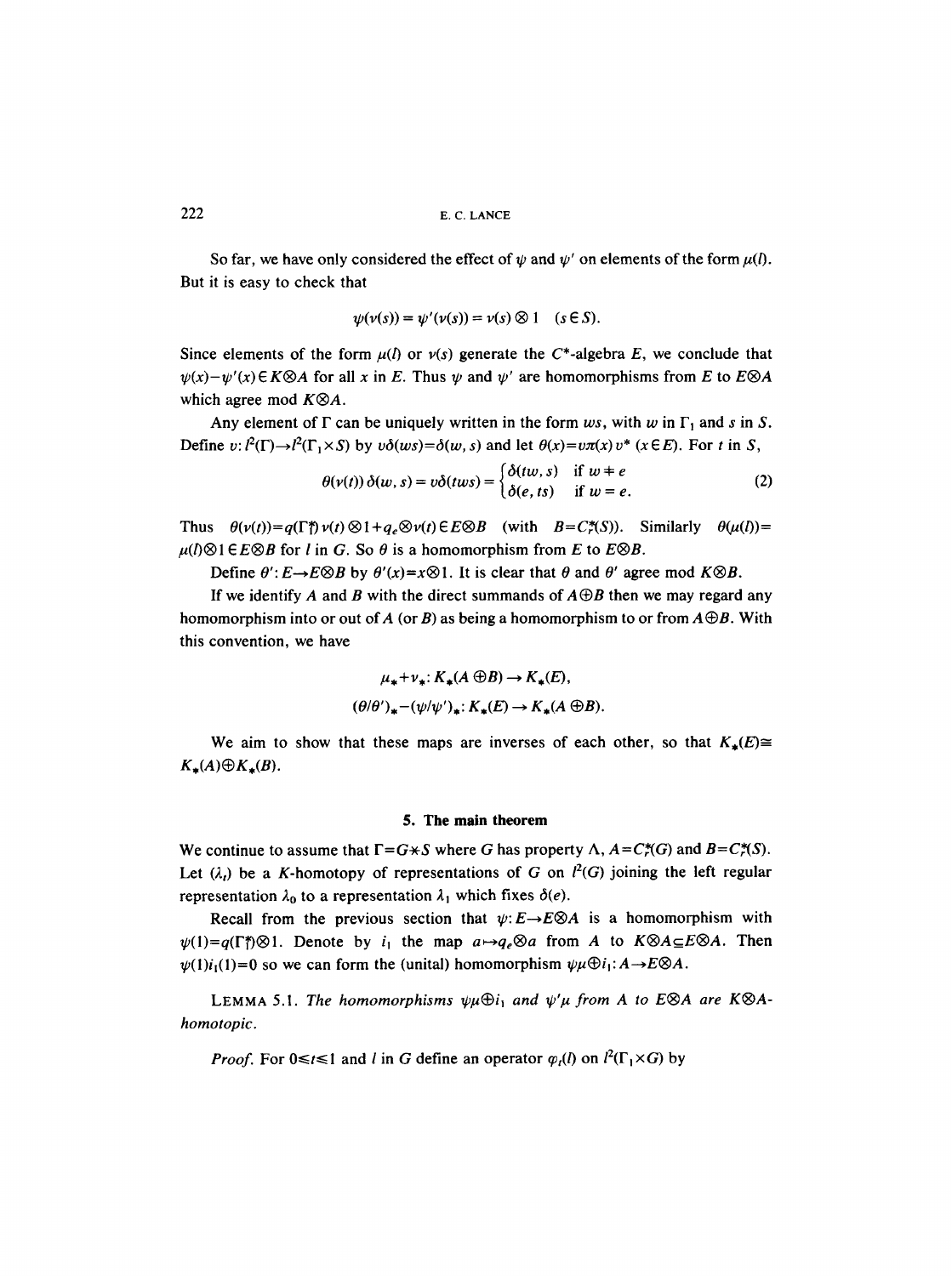K-THEORY FOR CERTAIN GROUP C\*-ALGEBRAS 223

$$
\varphi_l(l)\,\delta(wg,h) = \begin{cases} \delta(lwg,h) & \text{if } w \in \Gamma_2^*, g \in G^* \\ \sum_{k \in G} \langle \lambda_i(l)\,\delta(g), \delta(k) \rangle \,\delta(k, k^{-1}lgh) & \text{if } w = e, g \in G. \end{cases}
$$

We wish to show that there is a homomorphism from A to  $E \otimes A$  which extends  $\varphi_t$ . To do this, we exhibit a unitary operator  $u_t$  on  $l^2(\Gamma_1 \times G)$  such that

$$
\varphi_i(l) = u_i(\mu(l) \otimes 1) u_i^* \quad (l \in G).
$$

Define  $u_t$  on the basis vectors as follows:

$$
u_t \delta(g, h) = \sum_{k \in G} \langle \lambda_t(gh) \delta(h^{-1}), \delta(k) \rangle \delta(k, k^{-1}gh) \quad (g, h \in G),
$$
  

$$
u_t \delta(wg, h) = \delta(wg, h) \quad (w \in \Gamma_2^*, g \in G^*, h \in G).
$$

It is easily verified that the adjoint operator is the identity on the range of  $q(\Gamma_1 \setminus G) \otimes 1$ and is specified on the range of  $q(G) \otimes 1$  by

$$
u_t^*\delta(g,h)=\sum_{k\in G}\langle\delta(g),\lambda_t(gh)\,\delta(k^{-1})\,\rangle\,\delta(ghk^{-1},k).
$$

As in the proof of Lemma 4.1, one verifies that  $u_t$  is unitary and also that  $\varphi_t(l)$  =  $u_t(\mu(l) \otimes 1)u_t^*$  (l  $\in G$ ). Thus  $\varphi_t$  extends to a homomorphism from A into  $B(l^2(\Gamma_1 \times G))$ . An argument like that used in the proof of Lemma 4.2 shows that  $\varphi_1(x) - \varphi_0(x) \in K \otimes A$  $(x \in A)$ . It is clear that  $\varphi_0 = \psi'\mu$  and  $\varphi_1 = \psi\mu \oplus i_1$ . Thus  $\varphi_t(x) \in E \otimes A$  ( $0 \le t \le 1$ ,  $x \in A$ ), and  $(\varphi_t)$  is a K-homotopy connecting  $\psi \mu \oplus i_1$  to  $\psi' \mu$ .

The next result which we need is a more complicated version of Lemma 5.1 in which  $A$  is replaced by  $E$ .

Let *j* denote the map  $x \mapsto q_e \otimes x$  from *E* to  $K \otimes E \subseteq E \otimes E$  and let  $\bar{\mu} =$  $1 \otimes \mu$ :  $E \otimes A \rightarrow E \otimes E$ . Then  $j(1)=q_e \otimes 1$  and  $\bar{\mu}\psi(1)=q(\Gamma_1^*) \otimes 1$ , so we may form the (unital) homomorphism  $\bar{\mu}\psi\oplus j: E\rightarrow E\otimes E$ . Also, let k denote the map  $x\mapsto x\otimes q_e$  from E to  $E\otimes E$ and let  $\bar{\nu}=1\otimes \nu$ :  $E\otimes B\rightarrow E\otimes E$ . Then  $k(1)=1\otimes q_e$  and  $\bar{\nu}\theta(1)=1\otimes q(\Gamma_1^*)$ , so we may form the (unital) homomorphism  $\bar{\nu}\theta \oplus k: E \rightarrow E \otimes E$ .

LEMMA 5.2. The homomorphisms  $\bar{\mu}\psi\oplus j$  and  $\bar{\nu}\theta\oplus k$  from E to E $\otimes E$  are K $\otimes E$ *homotopic.* 

*Proof.* For l in G and  $0 \le t \le 1$ , define an operator  $\Phi_t(\mu(l))$  on  $l^2(\Gamma_1 \times \Gamma_1)$  by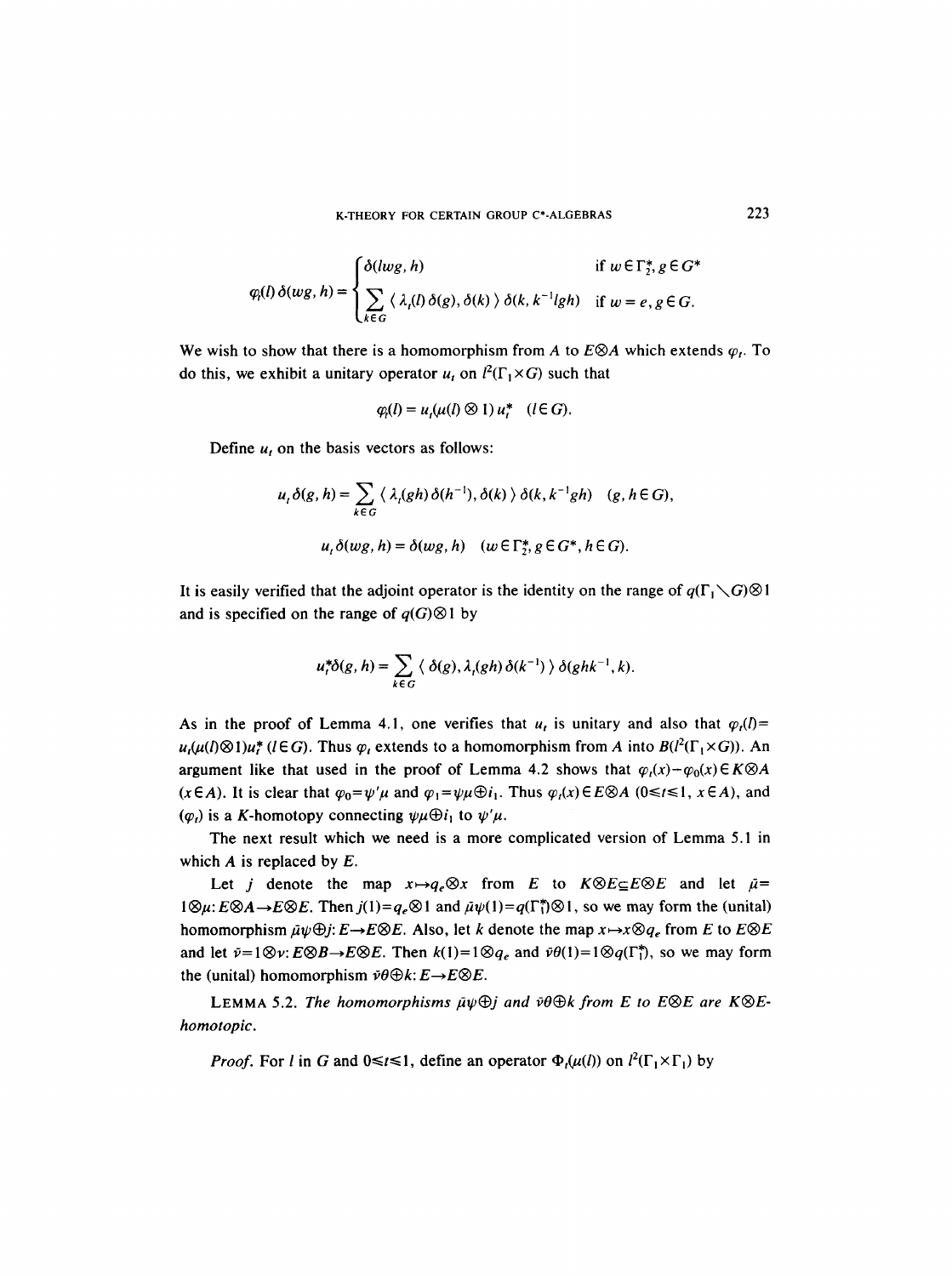$$
\Phi_t(\mu(l))\,\delta(w,w') = \begin{cases} \delta(lw,w') & \text{if } w \in \Gamma_1 \setminus G \\ \sum_{k \in G} \langle \lambda_t(l) \,\delta(w), \delta(k) \rangle \,\delta(k, k^{-1}lww') & \text{if } w \in G \end{cases}
$$

This operator can be described as follows. Any element w' of  $\Gamma_1$  can be uniquely written as  $w' = hw''$  with h in G and w'' in  $\Gamma_1^2$ , and by means of the correspondence  $\delta(w, w') \rightarrow \delta(w, h, w'')$  we can identify  $l^2(\Gamma_1 \times \Gamma_1)$  with card( $\Gamma_1^2$ ) copies of  $l^2(\Gamma_1 \times G)$ . Under this identification,  $\Phi(\mu(l))$  is just the direct sum of card( $\Gamma_1^2$ ) copies of the operator  $q_l(l)$  constructed in Lemma 5.1. It follows that  $\Phi_l(\mu(l))$  is a unitary element of *E* $\otimes$ *E* which depends continuously on t, and also that  $\Phi$ ,  $\mu$  is a representation of G on  $l^2(\Gamma_1 \times \Gamma_1)$  which agrees mod  $K \otimes E$  with  $\Phi_0 \mu$ .

For s in S and  $0 \le t \le 1$  define  $\Phi_t(\nu(s))$  by

$$
\Phi_t(\nu(s))\,\delta(w,w') = \begin{cases} \delta(sw,w') & \text{if } w \neq e \\ \delta(e, sw') & \text{if } w = e, w' \neq e. \\ 0 & \text{if } w = w' = e \end{cases}
$$

Then  $\Phi_i(\nu(s))$  (which is obviously independent of t) is a partial isometry in  $E \otimes E$  whose initial and final spaces are both equal to  $\{\delta(e, e)\}^{\perp}$ , and  $\Phi_t v$  is a representation of S.

We shall show that for  $0 \le t \le 1$  there is a homomorphism  $\Phi_t: E \to E \otimes E$  whose values at  $\mu(l)$  and  $\nu(s)$  are as above. For  $t=0$  or  $t=1$  there is indeed such a homomorphism, since a routine verification shows that  $\Phi_0 = \bar{\nu} \theta \oplus k$  and  $\Phi_1 = \bar{\mu} \psi \oplus j$ . If  $\Phi_t$  exists, it will clearly be unique, will agree mod  $K \otimes E$  with  $\Phi_0$  and will vary continuously with t. We shall establish the existence of  $\Phi_t$ , and thereby prove the lemma, by exhibiting a unitary operator *m*, on  $l^2(\Gamma_1 \times \Gamma_1)$  such that  $m_l \Phi_0(x) m_l^{-1} = \Phi_l(x)$  whenever  $x = \mu(l)$  or  $x = v(s)$ .

Let  $w = ...s_{-1}g_0s_0g_1...$  E r and let  $\sigma(w) = ...v(s_{-1})\mu(g_0)v(s_0)\mu(g_1)...$  (as in section three). We define  $\Phi_i(\sigma(w))$  in  $E \otimes E$  to be the corresponding product

$$
\ldots \Phi_{t}(\nu(s_{-1})) \Phi_{t}(\mu(g_0)) \Phi_{t}(\nu(s_0)) \Phi_{t}(\mu(g_1)) \ldots
$$

Notice that any element of  $\Gamma_1^*$  can be uniquely expressed in the form  $shw'$  where  $s \in S$ ,  $h \in G^*$ ,  $w' \in \Gamma_1^2$ . Define  $m_t$  on the basis elements of  $l^2(\Gamma_1 \times \Gamma_1)$  by the following formulae: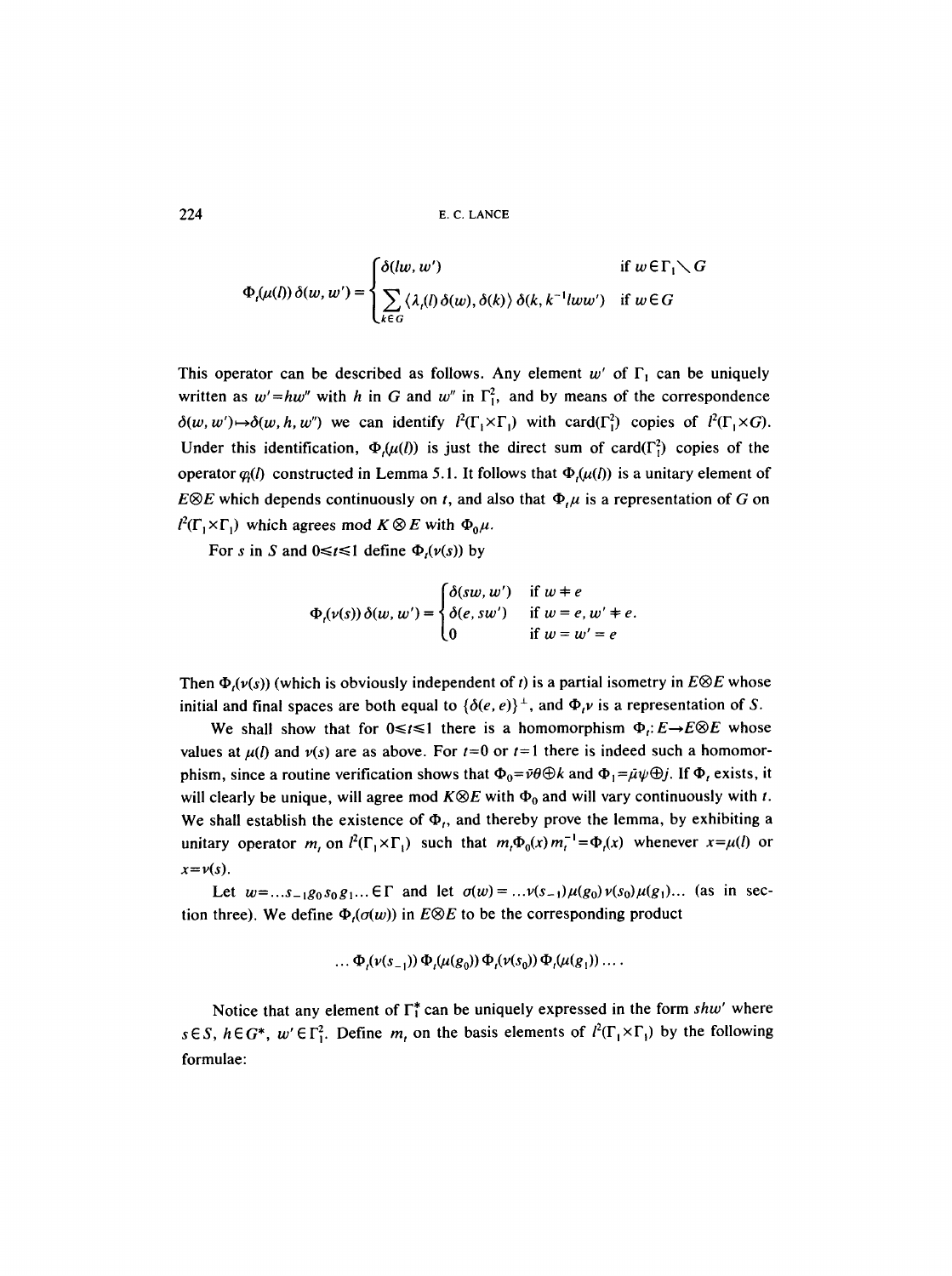$$
m_t \delta(e, e) = \delta(e, e),
$$
  
\n
$$
m_t \delta(e, shw') = \sum_{k \in G^*} \langle \lambda_i(h) \delta(h^{-1}), \delta(k) \rangle \delta(sk, k^{-1}hw') + \langle \lambda_i(h) \delta(h^{-1}), \delta(e) \rangle \delta(e, shw')
$$
  
\n
$$
(s \in S, h \in G^*, w' \in \Gamma_1^2),
$$
  
\n
$$
m_t \delta(w, w') = \Phi_t(\sigma(w)) m_t \delta(e, w') \quad (w \in \Gamma_1^*, w' \in \Gamma_1).
$$

By linearity,  $m_t$  is defined on the prehilbert space  $H_0$  spanned algebraically by the basis

vectors. It is easy to verify that

$$
m_t \Phi_0(u(l)) \delta(w, w') = \Phi_t(u(l)) m_t \delta(w, w'),
$$
  

$$
m_t \Phi_0(v(s)) \delta(w, w') = \Phi_t(v(s)) m_t \delta(w, w') \quad (l \in G, s \in S, w, w' \in \Gamma_1).
$$

Thus  $m_t\Phi_0(x)=\Phi_t(x)m_t$  on  $H_0$  whenever  $x=\mu(l)$  or  $x=\nu(s)$ . To complete the proof we have to show  $m_t$  is unitary on  $H_0$  and so extends to a unitary operator on  $l^2(\Gamma_1 \times \Gamma_1)$ .

Any element of  $\Gamma_1 \times \Gamma_1$  can be uniquely written in the form  $(wg, hw')$  with g,  $h \in G$ ,  $w \in \Gamma_2$ ,  $w' \in \Gamma_1^2$  (and in fact  $g \in G^*$  unless  $w = e$ ). Define

$$
\Delta_0 = \{ (wg, hw') \in \Gamma_1 \times \Gamma_1 : g \neq e, gh = e \}, \Delta_1 = (\Gamma_1 \times \Gamma_1) \setminus \Delta_0.
$$

It is easy to check that  $m_t$  leaves  $\delta(w, w')$  fixed if  $(w, w') \in \Delta_0$ . We define an equivalence relation on  $\Delta_1$  by

$$
(w_1, w_1') \sim (w_2, w_2')
$$
 if and only if  $w_1 w_1' = w_2 w_2'.$ 

Each element of  $\Delta_1$  is equivalent to exactly one element of the form  $(e, w)$ , where

$$
w = g_1 s_1 g_2 s_2 \dots g_{n-1} s_{n-1} g_n \ (n \ge 1, g_1 \in G, g_i \in G^* \text{ for } i > 1, s_i \in S^* \text{ for } i \ge 1),
$$

and the equivalence class containing  $(e, w)$  consists of

$$
\{(g_1s_1...s_{i-1}k, k^{-1}g_i s_i...g_n): 1 \le j \le n, k \in G \text{ if } j = 1, k \in G^* \text{ if } j > 1\}.
$$

Fix w in  $\Gamma_1$  as above, and also fix t in [0,1]. Write  $\varepsilon(j,k)=$  $\delta(g_1s_1...s_{j-1}k, k^{-1}g_js_j...g_n)$  and denote by  $H_w$  the closed subspace of  $l^2(\Gamma_1\times\Gamma_1)$ spanned by the  $\varepsilon(j, k)$ . By inspecting the definitions of  $m_t$  and  $\Phi_t$ , one sees that  $m_t$ leaves  $H_w$  invariant. We complete the proof by showing that  $m_t$  maps  $H_w$  isometrically onto itself.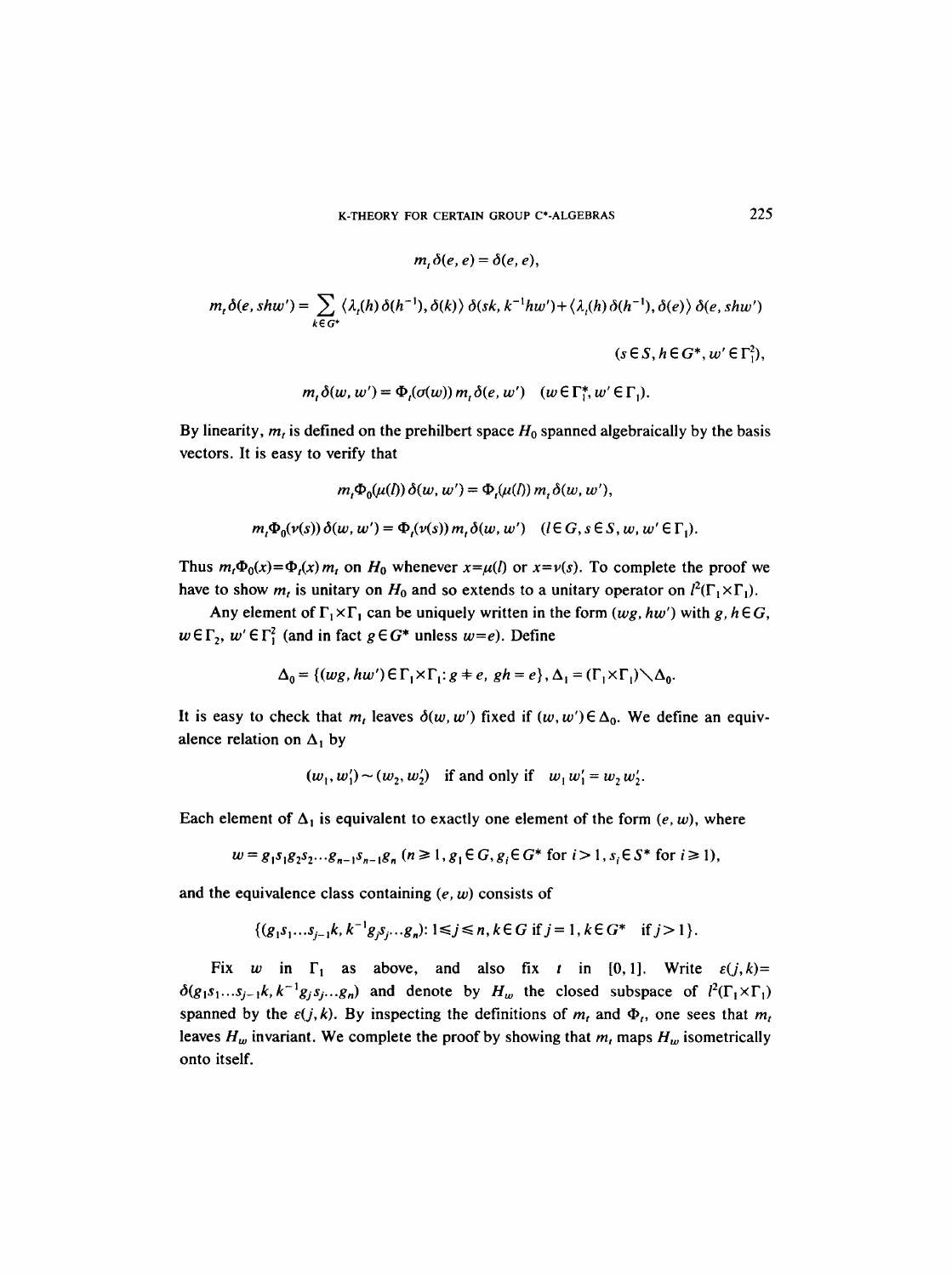With w fixed as above, define unit vectors  $\eta_i$  ( $0 \le j \le n$ ) in  $H_w$  by

$$
\eta_j = \sum_{k \in G^*} \langle \lambda_i(g_j) \, \delta(e), \delta(k) \rangle \, \varepsilon(j,k) + \langle \lambda_i(g_j) \, \delta(e), \delta(e) \rangle \, \eta_{j-1} \quad (j > 1).
$$

 $n_0 = \varepsilon(1, e)$ ,

By induction on  $j$  one sees that

$$
m_{t}\varepsilon(j,k) = \sum_{p\in G^{*}} \langle \lambda_{t}(g_{j})\,\delta(g_{j}^{-1}k),\,\delta(p)\,\rangle\,\varepsilon(j,p) + \langle \lambda_{t}(g_{j})\,\delta(g_{j}^{-1}k),\,\delta(e)\,\rangle\,\eta_{j} \quad \text{if } k \neq g_{j},
$$

$$
m_{t}\varepsilon(j,g_{j}) = \sum_{p\in G^{*}} \langle \lambda_{t}(g_{j+1})\,\delta(g_{j+1}^{-1}k),\,\delta(p)\,\rangle\,\varepsilon(j+1,p) + \langle \lambda_{t}(g_{j+1})\,\delta(g_{j+1}^{-1}k),\,\delta(e)\,\rangle\,\eta_{j}, \tag{3}
$$

except that if  $j=n$  and  $k=g_n$  then  $m_i(n, g_n)$  is given by the first of these formulae rather than the second (so that in fact  $m_l(n, g_n)=\eta_n$ ).

Since  $\{\varepsilon(j, k)\}\$ is an orthonormal basis for  $H_w$ , it follows that  $H_w$  is isomorphic to  $l^2(G)\oplus H'$ , where H' is the direct sum of  $n-1$  copies of  $l^2(G^*)$ . We wish to define n unitary mappings on  $H_w$  each of which perturbs a subspace  $H_j$  isomorphic to  $l^2(G)$  and leaves its orthogonal complement fixed. To do this, we specify (for  $1 \le j \le n$ ) a unitary map  $v_i$  from  $l^2(G)\oplus H'$  to  $H_w$  which takes  $l^2(G)$  to  $H_j$  in a manner to be described and maps H' in any unitary manner onto  $H_i^{\perp}$ . We then define a unitary map  $u_j$  on  $l^2(G)\oplus H'$ which will be specified on  $l^2(G)$  and will be the identity on  $H'$ , and we form the unitary map  $v_j u_j v_j^{-1}$  on  $H_w$ . It is clear from this that we only need to describe  $u_j$  and  $v_j$  on the subspace  $l^2(G)$ .

We define  $u_j = \lambda_i(g_j)\lambda_0(g_j^{-1})$  on  $l^2(G)$  and we define  $v_j$  on  $l^2(G)$  by induction as follows:

$$
v_1\delta(p) = \varepsilon(1, p) \quad (p \in G),
$$

and for  $1 < j \le n$ 

$$
v_j \delta(p) = \varepsilon(j, p) \quad (p \in G^*),
$$
  

$$
v_j \delta(e) = \eta_{j-1}.
$$

Notice that  $\eta_{i-1}$  is in the subspace of  $H_w$  spanned by  $\{\varepsilon(i,k):i\leq j\}$  and is therefore orthogonal to  $\varepsilon(j,p)(p \in G^*)$ . It follows that  $v_j$  maps  $l^2(G)$  isometrically to a subspace  $H_j$  of  $H_w$ . Hence  $v_j u_j v_j^{-1}$  is unitary.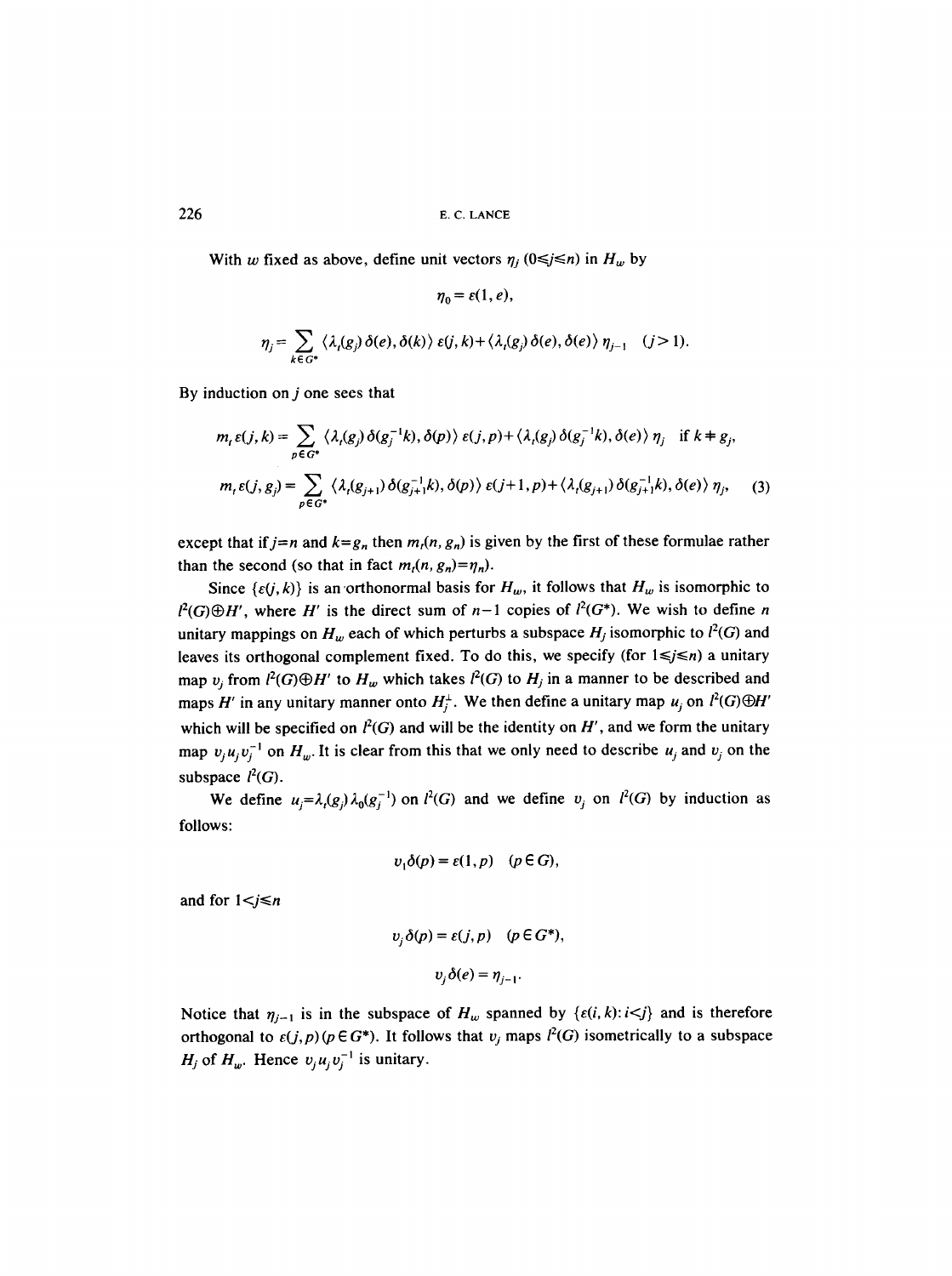From the equations (3) we see that

$$
v_1 u_1 v_1^{-1} \varepsilon(1, k) = m_r \varepsilon(1, k) \quad (k \in G, k \neq g_1),
$$
  

$$
v_1 u_1 v_1^{-1} \varepsilon(1, g_1) = \eta_1,
$$

and  $v_1u_1v_1^{-1}$  leaves  $\varepsilon(j, k)$  fixed for  $j>1$  and  $k \in G^*$ . Similarly (by induction on j), for  $1 < j \leq n$ 

$$
v_j u_j v_j^{-1} \varepsilon(j, k) = m_t \varepsilon(j, k) \quad (k \in G^*, k \neq g_j),
$$
  

$$
v_j u_j v_j^{-1} \varepsilon(j, g_j) = \eta_j,
$$
  

$$
v_j u_j v_j^{-1} \eta_{j-1} = m_t \varepsilon(j-1, g_{j-1}),
$$

while  $v_j u_j v_j^{-1}$  leaves  $\varepsilon(i, k)$  fixed for  $i > j$  and also leaves  $m_i \varepsilon(i, k)$  fixed for  $i < j$  except when  $(i, k)=(j-1, g_{j-1}).$ 

This shows that the restriction of  $m_t$  to  $H_w$  is equal to

$$
v_n u_n v_n^{-1} v_{n-1} u_{n-1} v_{n-1}^{-1} \dots v_1 u_1 v_1^{-1}
$$

and is therefore unitary, as required.

THEOREM 5.3. *The map*  $\mu_* + \nu_*$  *is an isomorphism from*  $K_*(A \oplus B)$  *onto*  $K_*(E)$ .

*Proof.* Recall that  $\theta'v: B \to E \otimes B$  is a homomorphism with  $\theta'v(1) = q(\Gamma_1^*) \otimes 1$ . Denote by  $i_2$  the map  $b \mapsto q_e \otimes b$  from B to  $K \otimes B \subseteq E \otimes B$ . Then we can form the homomorphism  $\theta' \nu \oplus i_2$ , and it is easy to check that  $\theta' \nu \oplus i_2 = \theta \nu$ . It follows from Lemmas 1.7 and 1.3 that

$$
i_{2*} = (\theta \nu/\theta' \nu)_* = (\theta/\theta')_* \nu_*.
$$

Similarly, from Lemmas 5.1 and 1.2,

$$
i_{1*} = (\psi'\mu/\psi\mu)_* = (\psi'/\psi)_* \mu_* = -(\psi/\psi')_* \mu_*.
$$

It is clear from the definitions of  $\psi$ ,  $\psi'$ ,  $\theta$  and  $\theta'$  that  $\psi v = \psi'v$  and  $\theta\mu = \theta'\mu$ . Hence  $(\psi/\psi')_*\nu_*=(\theta/\theta')_*\mu_*=0$ , and so

$$
((\theta/\theta')_{*}-(\psi/\psi')_{*})(\mu_{*}+\nu_{*})=i_{1*}+i_{2*}.
$$

However,  $i_1 \oplus i_2$  is just the canonical map from  $A \oplus B$  into a corner of  $K \otimes (A \oplus B)$ , so that  $i_{1*}+i_{2*}$  is the identity on  $K_*(A \oplus B)$ .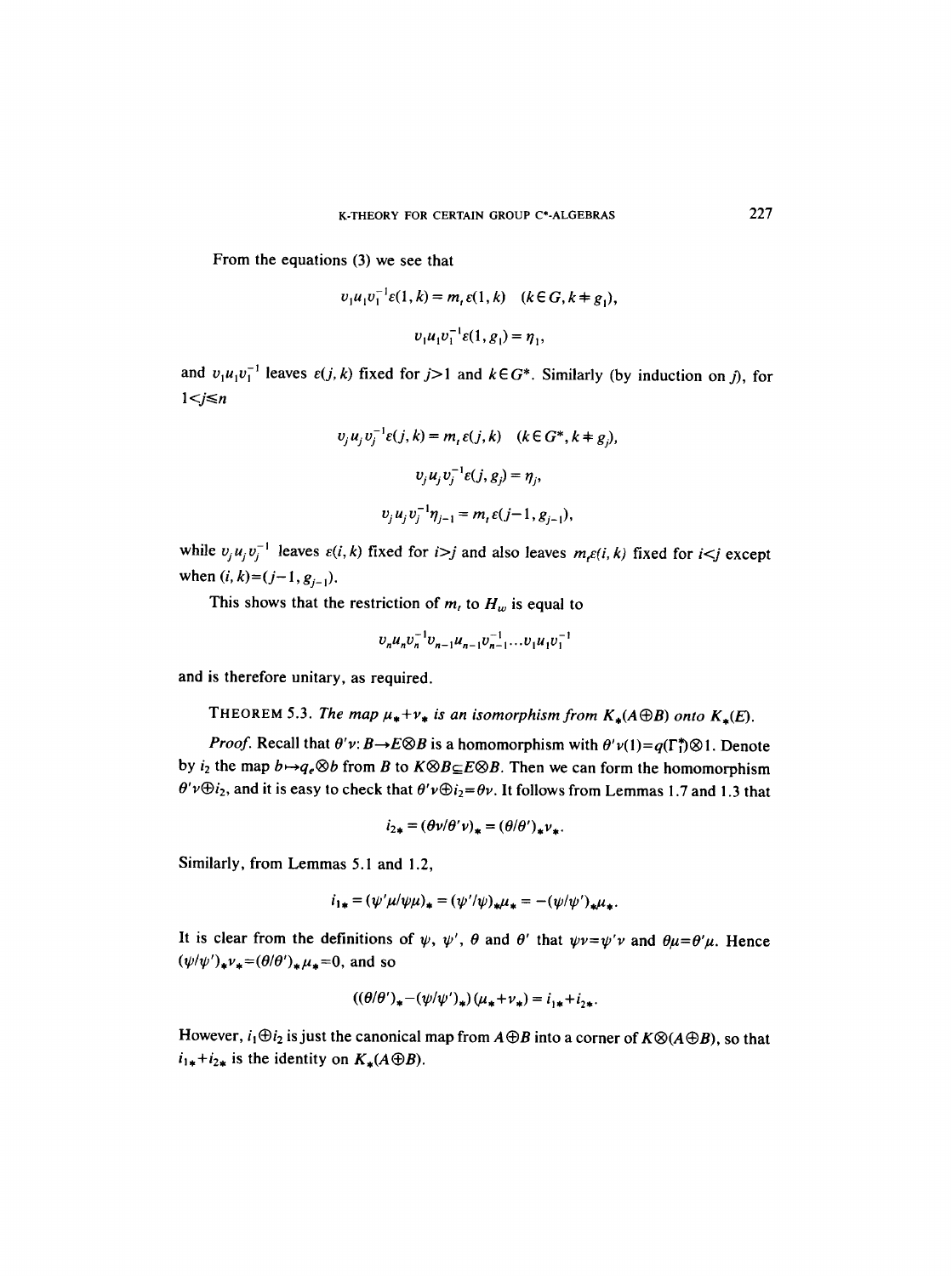Observe next that  $\bar{u}w'=\bar{v}\theta'\oplus k$ , since it is trivial to verify that both sides give the map  $x \mapsto x \otimes 1$ :  $E \rightarrow E \otimes E$ . From Lemma 5.2 and the lemmas in section one we deduce that

$$
j_* = ((\bar{\nu}\theta \oplus k)/\mu\bar{\psi})_*
$$
  
= ((\bar{\nu}\theta \oplus k)/(\bar{\nu}\theta' \oplus k))\_\* + (\bar{\mu}\psi'/\bar{\mu}\psi)\_\*  
=  $\nu_*(\theta/\theta')_* - \mu_*(\psi/\psi')_*.$ 

Now  $\psi$  and  $\psi'$  map E into  $E\otimes A \subset E\otimes (A \oplus B)$ , but (by our convention that maps into or out of A or B are to be identified with maps to or from  $A \oplus B$ )  $\bar{\nu}$ :  $E \otimes (A \oplus B) \rightarrow E \otimes E$ annihilates the first direct summand of  $A \oplus B$ . Hence  $\bar{\nu}\psi = \bar{\nu}\psi' = 0$  and  $v_*(\psi/\psi')_* = 0$ . Similarly  $\mu_*(\theta/\theta')_*=0$ . We conclude that

$$
j_* = (\mu_* + \nu_*)( (\theta/\theta')_* - (\psi/\psi')_*).
$$

Finally, j maps E into a corner of  $K \otimes E$  so  $j_*$  is the identity map. Thus the maps  $\mu_* + \nu_*$ and  $(\theta/\theta')_*-(\psi/\psi')_*$  are inverses of each other, as required.

THEOREM 5.4. Let  $\Gamma = G \star S$ , where G has property  $\Lambda$ , and let A, B be the reduced  $C^*$ -algebras of G, S. The K-groups of  $C^*_r(\Gamma)$  are given by the short exact sequence

$$
0 \to K_*(C) \xrightarrow{\varkappa_{1*}-\varkappa_{2*}} K_*(A \oplus B) \xrightarrow{\varepsilon_{1*}+\varepsilon_{2*}} K_*(C^*(\Gamma)) \to 0,
$$

where  $x_1$ ,  $x_2$  denote the embeddings of C into the scalar multiples of the identity in A, *B, and*  $\varepsilon_1$ *,*  $\varepsilon_2$  *are the embeddings of A, B in C*<sup>\*</sup>( $\Gamma$ ).

*Proof.* From the short exact sequence

$$
0 \to K \to E \to C_r^*(\Gamma) \to 0
$$

and the fact that  $\mu_* + \nu_*$  is an isomorphism we obtain the following diagram by Bott periodicity.

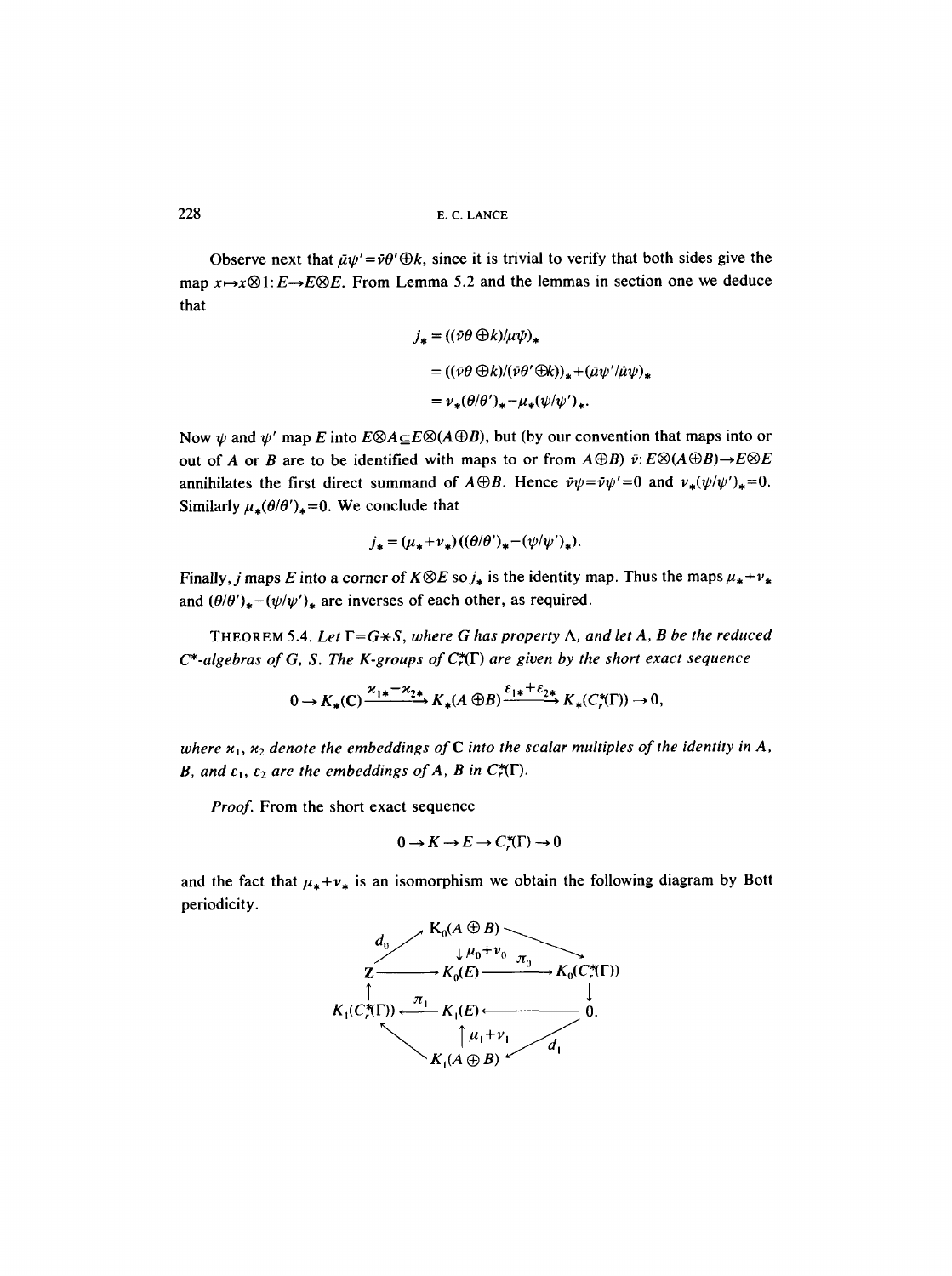Since  $q_e=\mu(e)-\nu(e)$ , it is easily checked that  $d_0$  takes the generator  $[q_e]_0$  of  $\mathbb{Z}=K_0(K)$ to  $[i_1(1)]_0-[i_2(1)]_0$ , from which one sees that  $d_*=\kappa_{1*}-\kappa_{2*}$ . Since the algebra A is finite, with a trace given by  $x \mapsto \langle x\delta(e), \delta(e) \rangle$ ,  $[i_1(1)]_0$  cannot be the zero element of  $K_0(A)$  and therefore  $d_0$  is not the zero mapping. By exactness at Z, it follows that the index map from  $K_1(C^*(\Gamma))$  to Z is the zero map. The map from  $K_0(C^*(\Gamma))$  to 0 is obviously the zero map. So the upper and lower halves of the above diagram can be separated, and the statement of the theorem follows.

COROLLARY 5.5. If  $G_1, G_2, ..., G_n$  are nontrivial countable amenable groups and *F is their free product then* 

$$
K_0(C_r^*(\Gamma)) = \left\{ \left. \bigoplus_{i=1}^n K_0(C^*(G_i)) \right\} \right/ \mathbf{Z}^{n-1},
$$
  

$$
K_1(C_r^*(\Gamma)) = \bigoplus_{i=1}^n K_1(C^*(G_i)).
$$

*Proof.* This follows from Theorem 5.4 by induction on n: take  $G=$  $G_n$ ,  $S = G_1 * G_2 * ... * G_{n-1}$ .

*Added in proof.* Since this work was done there have been several significant developments in this area. J. Cuntz ("K-theoretic amenability for discrete groups", preprint) has used the machinery of Kasparov's KK-theory to give a very neat computation of the K-groups for the reduced  $C^*$ -algebras of a class of groups apparently more general than that considered in this paper. In two further preprints ("Generalized homomorphisms between  $C^*$ -algebras and  $KK$ -theory", "K-theory and  $C^*$ -algrebras") he has shown how KK-theory can be developed using what in this paper are called difference maps as the basic elements of the theory. In fact, the difference maps constructed in section four above furnish some instructive examples of elements of certain KK-groups and may be usefully contemplated by anyone wishing to learn *KK*theory.

C. Schochet and S. Wassermann (private communications) have pointed out that, contrary to what is implied in section one, the difference map can be defined in a purely algebraic, functorial way. Indeed, the ideas for doing this are essentially present in J. Milnor's book "Introduction to algebraic K-theory" (Princeton, 1971).

Finally, A. Connes ("The Chern character in K-homology", preprint) has given a very short and self-contained proof that the reduced  $C^*$ -algebra of the free group on